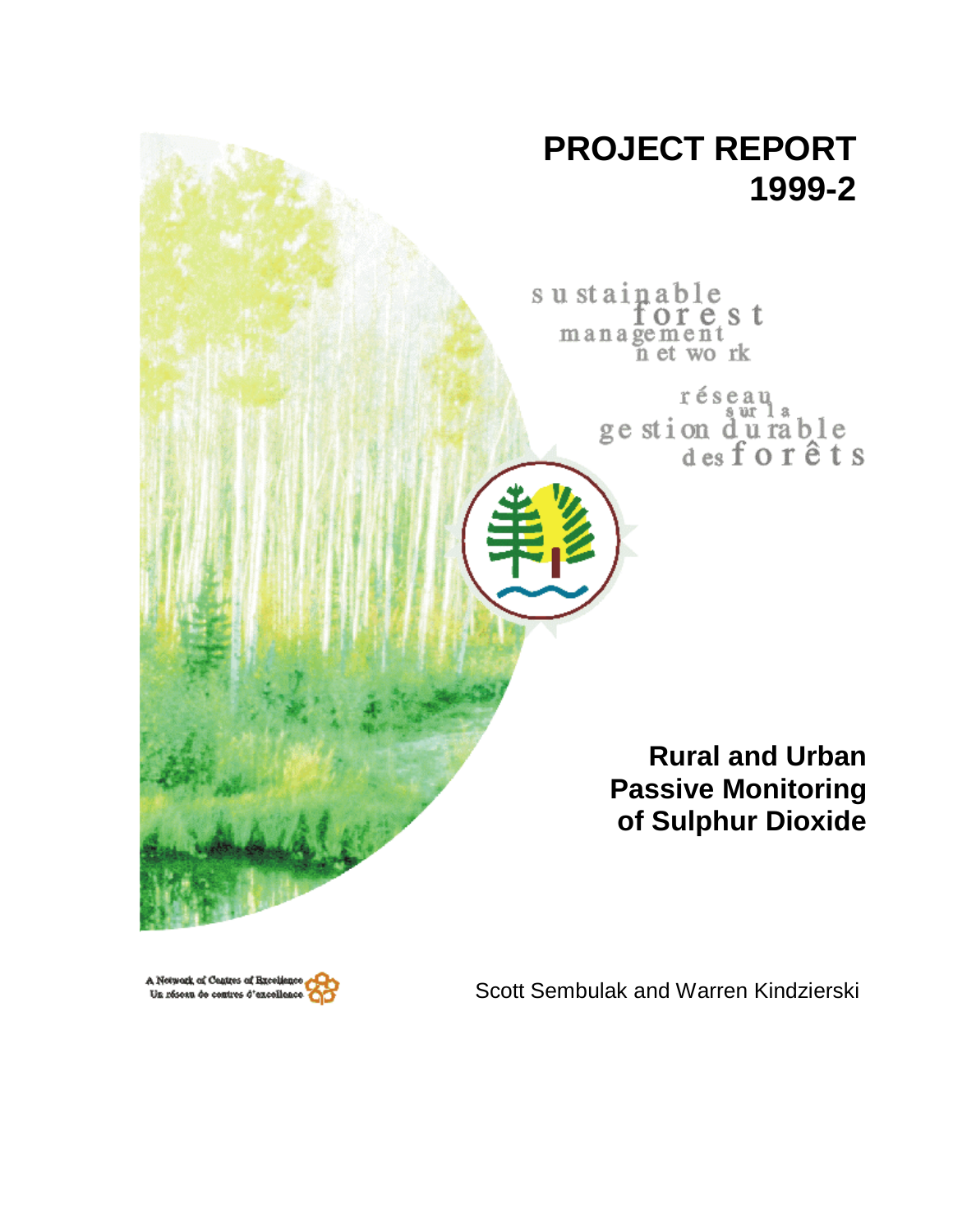For copies of this or other SFM publications contact:

Sustainable Forest Management Network G208 Biological Sciences Building University of Alberta Edmonton, Alberta, T6G 2E9 Ph: (780) 492 6659 Fax: (780) 492 8160 http://www.biology.ualberta.ca/sfm/

ISBN 1-55261-016-0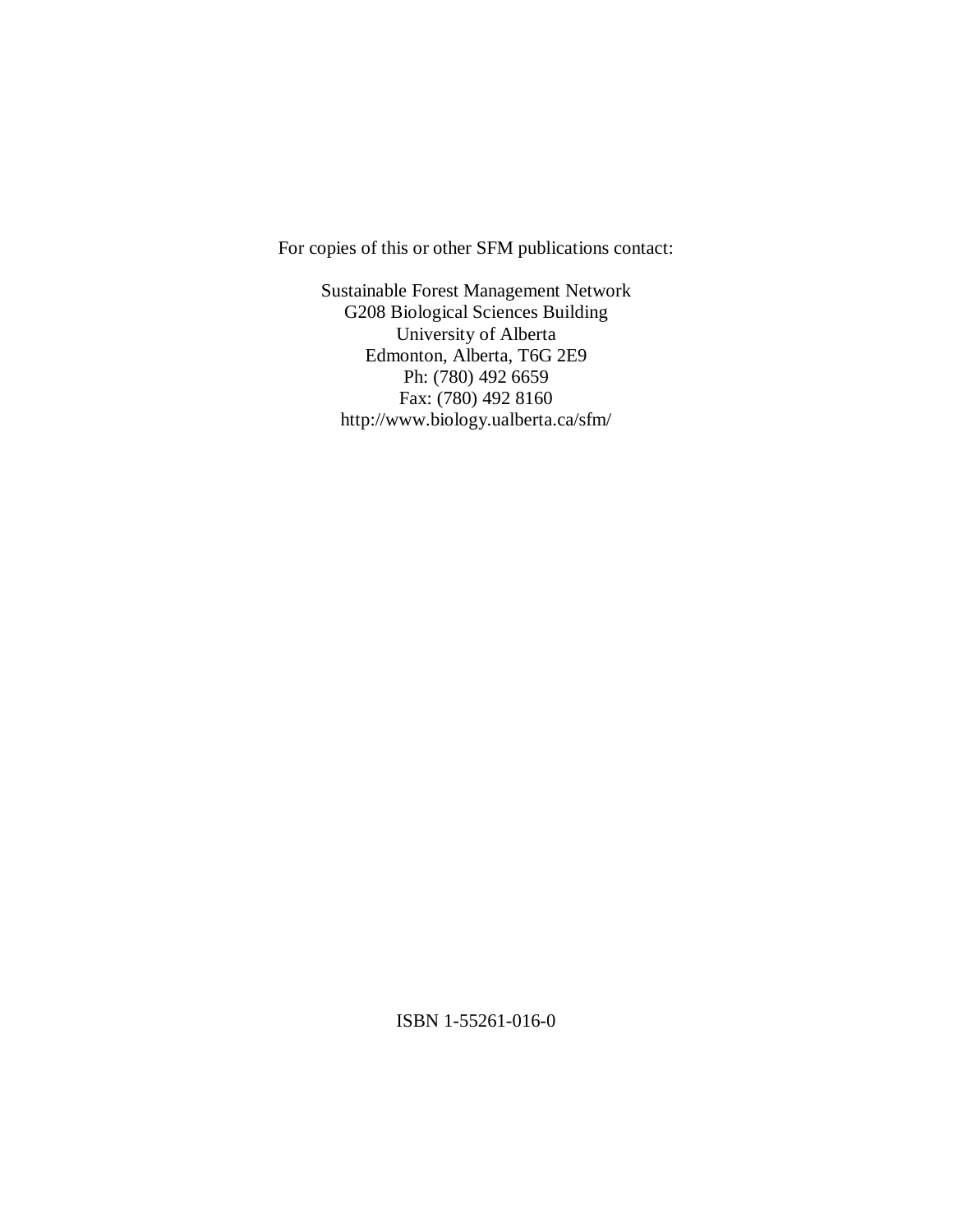# **Rural And Urban Passive Monitoring of Sulphur Dioxide**

SFM Network Project: Exposure Assessment of Air Pollutants

from the Forest Industry

by

## **Scott Sembaluk and Warren Kindzierski**

Department of Civil and Environmental Engineering University of Alberta, Edmonton, Alberta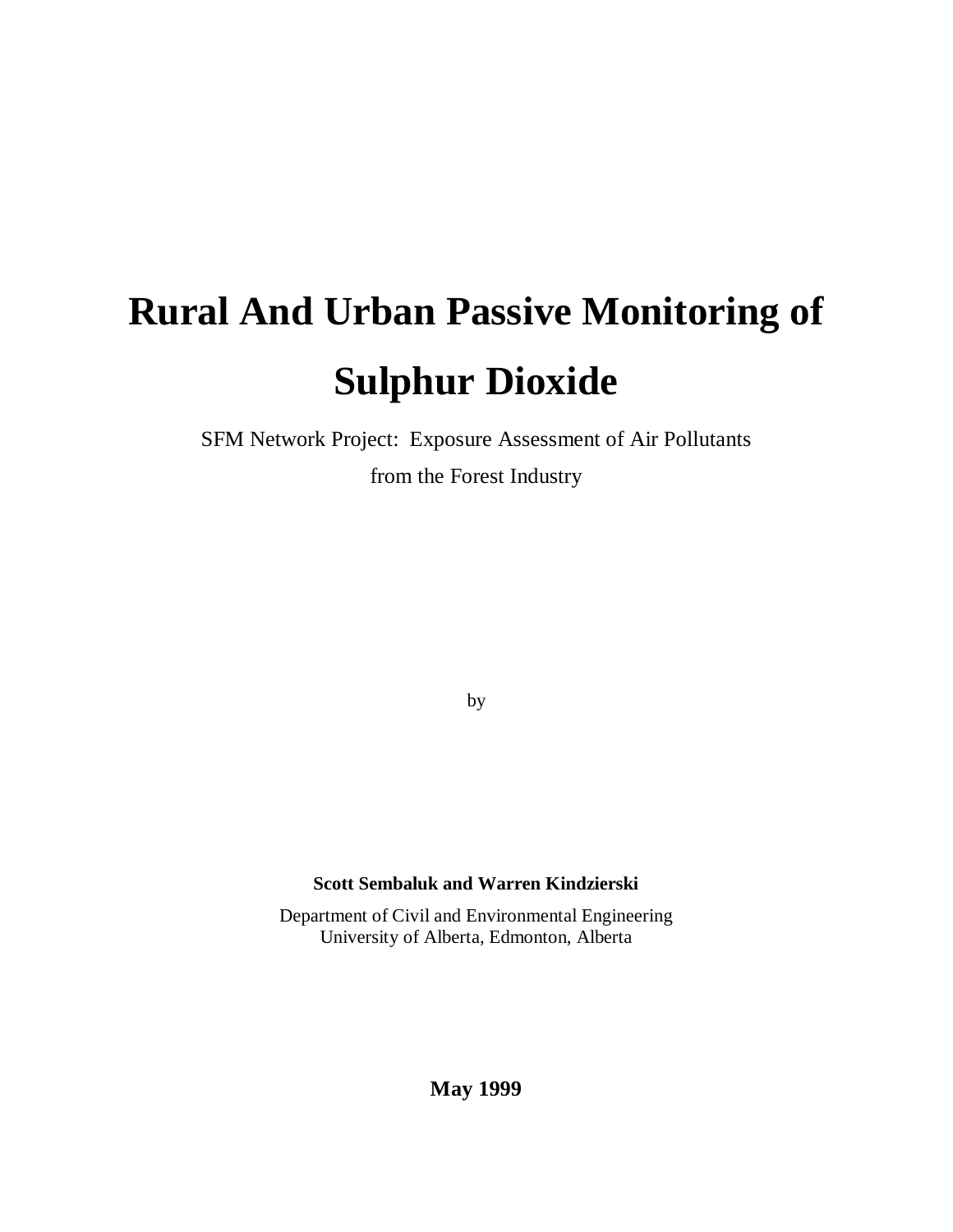## **EXECUTIVE SUMMARY**

A field study was undertaken to establish indoor/outdoor air quality information for gaseous sulphur dioxide  $(SO<sub>2</sub>)$  in two Alberta communities, one small rural community (Village of Boyle) and one urban community (Municipality of Sherwood Park). The study was conducted during a time of year in which  $SO_2$  is considered to be the most persistent in the outdoor environment (late fall/early winter). An objective of the study was to establish baseline air quality information on  $SO_2$  in indoor and outdoor air in a community supported by the forest industry sector (Boyle) and a comparison community.

It was found that median  $SO_2$  levels were about a factor of two to three times lower at Boyle compared to Sherwood Park for both indoor and outdoor environments. This may be due to a far greater number of activities occurring in and around Sherwood Park involving SO<sub>2</sub> emissions (vehicle traffic and industrial emissions). Overall, indoor and outdoor  $SO_2$  levels observed in both communities were considered low  $(\leq 11 \ \mu g/m^3)$ . Potential human exposure to  $SO<sub>2</sub>$  at the levels observed would not be considered important from a human health perspective in light of much higher levels that are reported to be associated with adverse health effects. Similar median indoor/outdoor concentration ratios were observed in both communities (0.08). This trend suggests that factors contributing to the persistence of  $SO_2$  indoors were similar among the communities.

It is judged that results obtained from this study are more representative of conditions in communities of similar demographics compared to data in the existing scientific literature. These results can be used as baseline information in which to evaluate the impact of changes or improvements to industrial activities contributing to  $SO<sub>2</sub>$  emissions in communities of similar demographics.

## **ACKNOWLEDGMENTS**

The contributions of Dr. Hongmao Tang, Maxxam Analytics, Inc., Edmonton, Alberta, are acknowledged. Special thanks are acknowledged to Dr. Tang for allowing the use of rain shelters for deployment of outdoor monitors during the study.

Special thanks is given to the Mayor of Boyle, Alberta, Mr. Robert Clark, who assisted in recruiting volunteers for the study.

Lastly, this research was made possible by the kindness of residents of the Village of Boyle and Municipality of Sherwood Park who participated in the study.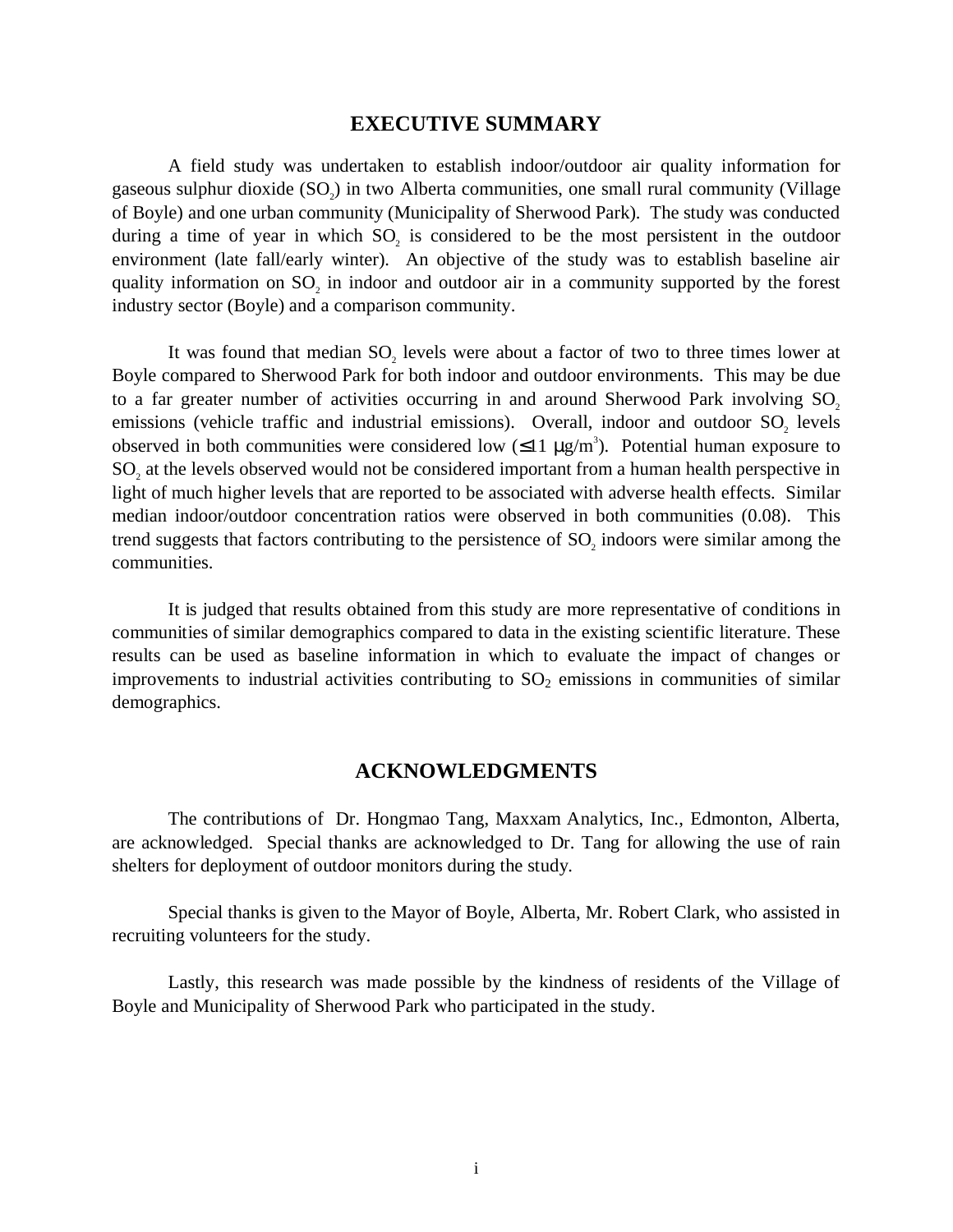## **INTRODUCTION**

The forest industry is an important economic resource for small communities in Canada and an important player in contributing to the growth of these communities. People living in proximity to forest industry activities (e.g. pulp, paper and sawmills) have an increased awareness about the effect that atmospheric emissions from these activities may be having on their health. What is not understood very well is the role that specific industrial activities may have in contributing to people's exposure to air pollutants. Exposure is recognized as an important link in understanding the role between chemicals released into the environment and adverse health effects occurring in a population.

A monitoring study was undertaken to establish indoor/outdoor air quality information for gaseous sulphur dioxide  $(SO<sub>2</sub>)$  in a small Alberta community with a sawmill (less than 1,000) population).  $SO_2$  is recognized as a common air pollutant of sulphur-based wood fibre making processes (e.g. kraft process) and from general industrial burning of sulphur-containing fossil fuels for energy use. The intent of the study was to establish baseline information that could be used by others for a variety of applications. These applications include, but are not limited to:

- Evaluating impacts of changes or improvements in industrial activities with  $SO_2$ -related emissions.
- Evaluating environmental and/or health impacts of proposed industrial development projects under the environmental assessment process.

As the study was conducted on a one-time basis, it was judged important to consider another community in which to compare air quality monitoring results to. Urban areas have a predominance of motor vehicles that are recognized as contributors of  $SO<sub>2</sub>$  to ambient air (Utell and Renzi 1998). Burning of gasoline in internal combustion engines results in the production of SO2. Consequently, an urban area of Alberta was also included as a comparison community during the study.

People tend to spend, by far, the greatest amount of their time at home indoors (Leech et al. 1996). Previous work undertaken by Sembaluk (1997) established that the indoor (home) location provided an opportunity for human exposure to  $SO<sub>2</sub>$ . As a result, indoor air represents an important location in which to consider in relation to potential human exposure to air pollutants like  $SO<sub>2</sub>$ .

#### **Objective and Scope**

A main objective of the study was to establish baseline information on  $SO_2$  in indoor and outdoor air in a community supported by the forest industry sector and in a comparison (urban) community. Previous literature review undertaken by Sembaluk (1997) summarized the current knowledge regarding  $SO_2$  concentrations at indoor/outdoor locations where people spend time. All of previous studies identified by Sembaluk (1997) were for urban settings, indicating a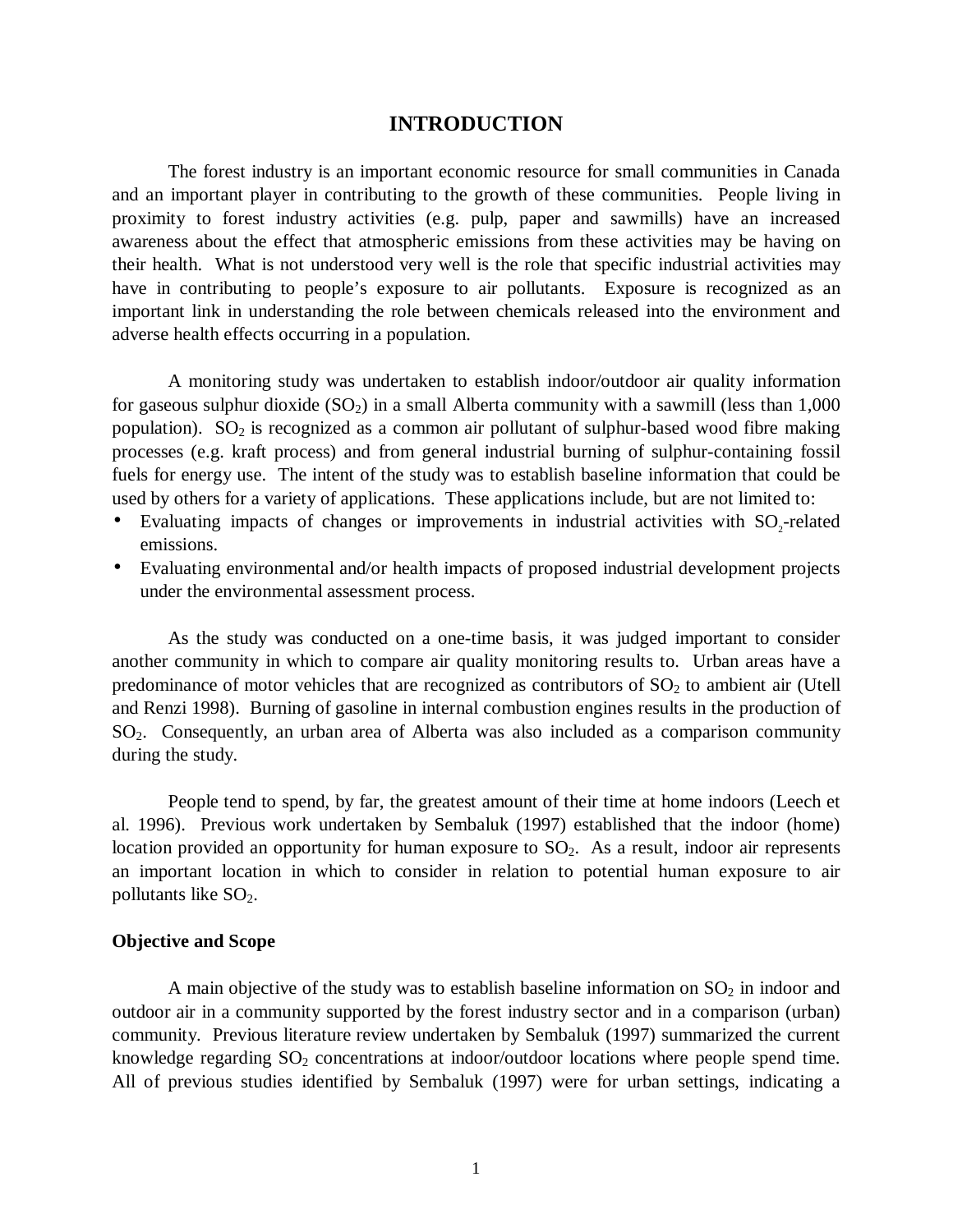limitation in SO<sub>2</sub> characteristics in rural (small) communities. Results of Sembaluk (1997) are presented to provide a basis for designing the study and comparing study results.

The following approach was used to accomplish the study objective:

- The Village of Boyle, Alberta (population  $\langle 1,000 \rangle$  and the Municipality of Sherwood of Park, Alberta (population 42,000) were selected for monitoring of  $SO<sub>2</sub>$  in indoor and outdoor air.
- A target sample of 15 home locations in each community was established for monitoring in late fall/early winter of 1998. These conditions were chosen to represent a time of year in which  $SO_2$  is the least reactive in the environment (Sembaluk 1997).
- Simultaneous indoor/outdoor air monitoring was conducted at both communities.
- Questionnaires were prepared and administered to an adult occupant at each home to gather information on activities or sources contributing to  $SO<sub>2</sub>$  inside the home during monitoring.
- Air monitoring results from the two communities were analyzed and compared to identify any similarities or differences among the communities.

## **CHARACTERISTICS OF SO2**

SO2 has long been linked with air pollution because of its production during combustion of sulfur-containing fossil fuels. Prior to the 1970s,  $SO<sub>2</sub>$  emissions were very high when little or no emission control technologies were in place. Recognition of adverse health effects associated with  $SO_2$  exposures (Committee 1996a, 1996b) and uncontrolled burning of these fuels prompted industrialized nations to adopt regulations to limit  $SO_2$  emissions (Henry and Heinke 1989). Although levels of  $SO_2$  emissions have decreased substantially over the years, there are still emissions from industrial and natural sources.

When considering adverse health effects of atmospheric pollutants (e.g.  $SO_2$ ), it is important to consider circumstances contributing to human exposure (Ott 1995; NAS 1991). Therefore it is necessary to consider the role that the indoor environment may have because of the amount of time that humans spend there. Published studies investigating  $SO_2$  levels in indoor/outdoor environments have been very limited and none have been conducted in western Canada (Sembaluk 1997). In studies that have been conducted elsewhere, it has been established that indoor levels of  $SO_2$  are much lower than outdoor levels. It has been shown that indoor levels of  $SO_2$  can be as much as 50-70% lower than outdoors (Spengler et al. 1979). This is reportedly due to:

- Scavenging affects of materials found inside the home on  $SO_2$ .
- Limited sources of  $SO_2$  inside the home.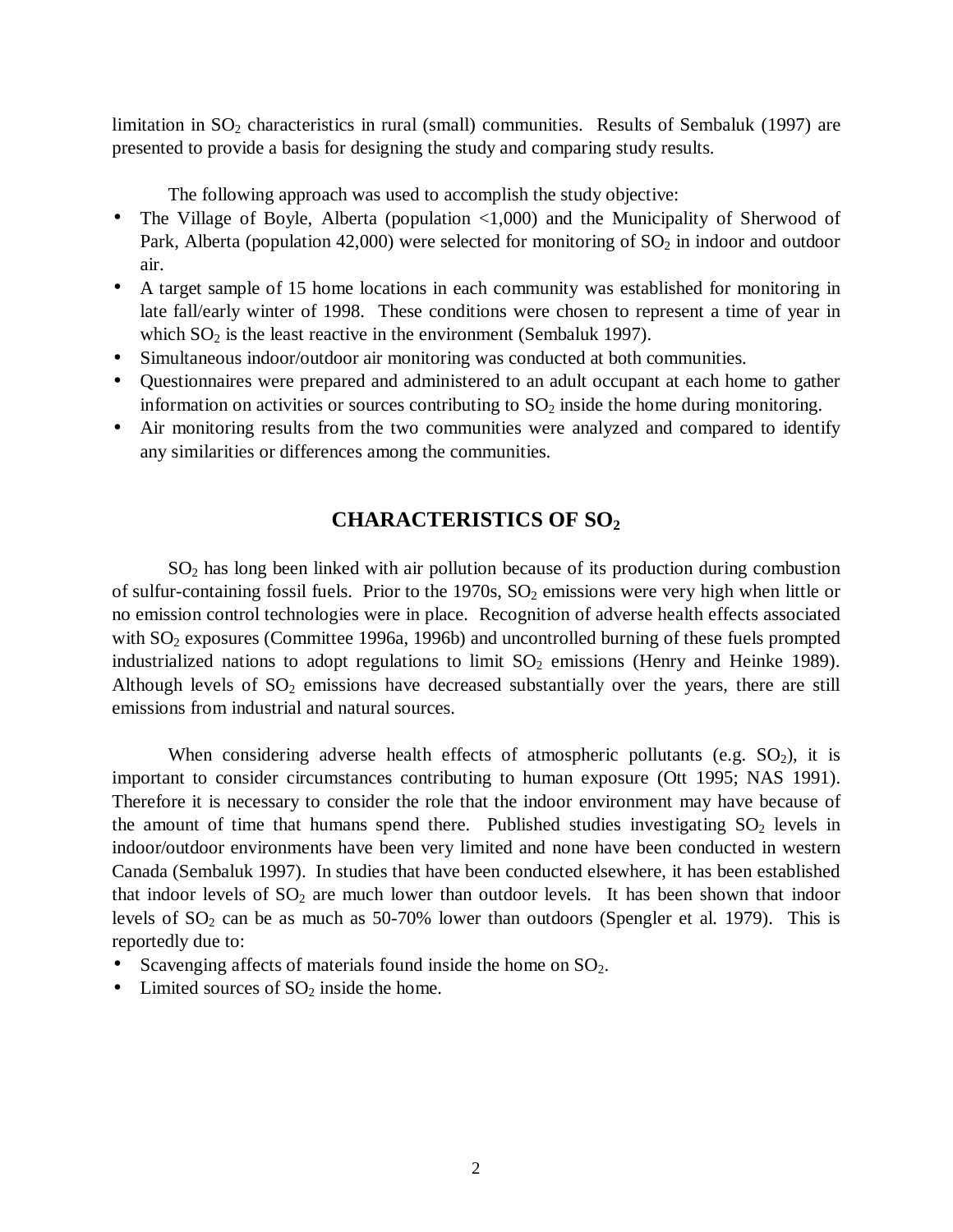#### **Sources**

Volcanoes are the largest natural producers of  $SO_2$ . Outdoor sources of  $SO_2$  caused by industrialization are the result of burning sulphur rich fossil fuels such as gasoline (in vehicles), fuel oil (used to heat homes), or coal (used to generate electricity or heat). Indoor sources of  $SO_2$ are limited to kerosene heaters, poorly maintained fuel oil heating systems and some fuels for stoves (Hines et al. 1993). Reduced emissions of  $SO<sub>2</sub>$  has occurred in the indoor environment by using cleaner burning fuels so that almost all sources of indoor  $SO_2$  have been eliminated (Yocom and McCarthy 1991). The only current indoor source of  $SO<sub>2</sub>$  is caused by tobacco smoke. Infiltration of  $SO_2$  from the outside is presumed to also contribute to  $SO_2$  found indoors.

#### **Environmental Behaviour**

Given the number of sources for  $SO_2$  outdoors, this setting tends to have the highest concentrations. The persistence of  $SO<sub>2</sub>$  can be affected by environmental conditions, such as high relative humidity and warm temperatures. These factors result in lower levels of  $SO_2$ because they lead to conditions in which  $SO_2$  is more reactive (Wagner 1994). Countries with colder climates, such as Canada, can experience higher levels of  $SO<sub>2</sub>$  during the winter because SO2 is less reactive. In conditions such as these, traffic jams and idling vehicles can produce large amounts of local  $SO_2$  that are not normally experienced during other times.

Sources of  $SO_2$  are limited in the modern home. Usually the only contributor to  $SO_2$ indoors is smoking (Triebig and Zober 1984). Air pollutants can enter the home by infiltration or through the means of ventilation (e.g. open doors, windows, or the HVAC - heating, ventilating and air conditioning system). The persistence of  $SO<sub>2</sub>$  indoors is limited because it has a high affinity to react with materials found in buildings (Maroni et al. 1995). Other gases such as carbon monoxide, which is considered to be nonreactive, can penetrate buildings without a reduction in concentration (Andersen 1972). The reactive properties of  $SO_2$  may result in lower concentrations even if it is released indoors.

A better understanding of how  $SO<sub>2</sub>$  behaves in the indoor environment is important in understanding the relationship between indoor and outdoor levels. Others have tried to quantify the sorption rate of  $SO_2$  on materials found indoors (e.g., carpet, wallpaper and paint) (Walsh et al. 1977). The authors referred to this as the deposition velocity of  $SO_2$  or the ratio of the rate of sorption per unit area of material to the mean concentration of  $SO_2$  above the surface material (Yocom 1991). The material with the highest deposition velocity was found to be fresh emulsion paint (0.128 cm•sec<sup>-1</sup>), next was carpeting at 0.02 to 0.07 cm•sec<sup>-1</sup> and vinyl wallpaper was lowest at  $0.007$  cm•sec<sup>-1</sup> (Yocom 1991). It was found that carpeting had an interesting effect on  $SO_2$  because acidic carpets not only had a lower deposition velocity, but sorption of  $SO_2$  on any carpet was irreversible. Others have indicated that the removal of any gas can be expressed as a function of the decay rate or deposition velocity, area of the sink (i.e. material that adsorbs and later re-emits vapor), and the contaminant mass (Maroni et al. 1995).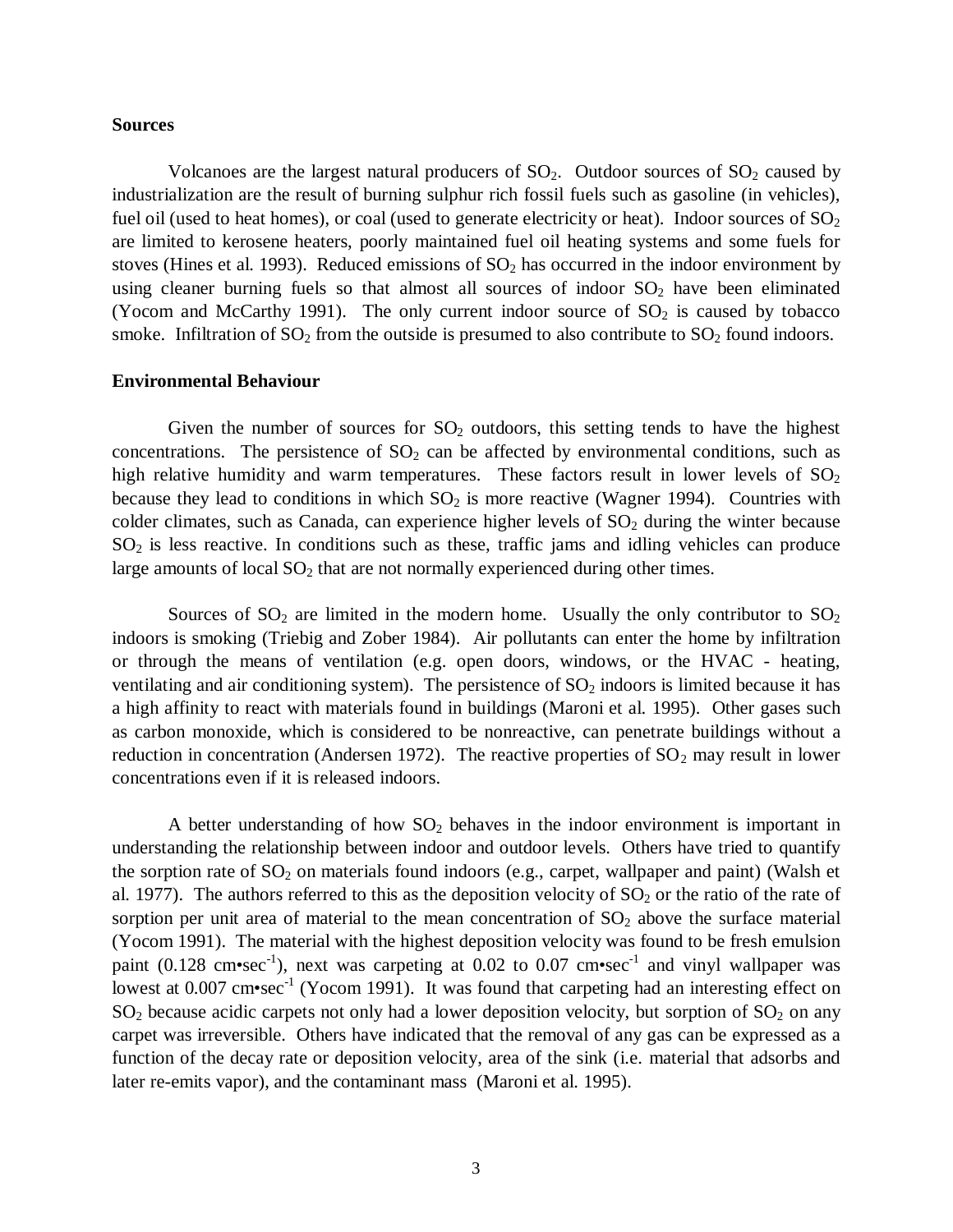#### **Reported Health Effects from Exposure**

The health effects of  $SO<sub>2</sub>$  are related to increased respiratory symptoms and decreased lung function in healthy adults, patients with chronic obstructive pulmonary disease (COPD), and asthmatics. A more complete discussion of these effects is provided elsewhere (Committee 1996 a and 1996b).

#### **Regulations**

In Canada, National Ambient Air Quality Objectives (NAAQOs) are developed by the Working Group on Air Quality Objectives and Guidelines. NAAQOs are benchmark levels intended for protection of people and the environment in Canada. Representatives of federal, provincial and territorial departments of environment and health form this working group. The working group reports to the Federal/Provincial Advisory Committee (FPAC) under the *Canadian Environmental Protection Act.* NAAQOs for SO<sub>2</sub> are provided in Table 1.

**Table 1.** Summary of National Ambient Air Quality Objectives (NAAQOs) and Alberta Environmental Protection ambient air quality guidelines for  $SO<sub>2</sub>$  (after EC 1998 and AEP 1998).

| Criterion                | 1-Hour $(\mu g/m^3)$ | 24-Hour $(\mu g/m^3)$ | Annual $(\mu g/m^3)$ |
|--------------------------|----------------------|-----------------------|----------------------|
| Maximum desirable level  | 450                  | 150                   |                      |
| Maximum acceptable level | 900                  | 300                   | 60                   |
| Maximum tolerable level  | n/a                  | 800                   | n/a                  |
|                          |                      |                       |                      |
| Alberta guidelines       | 450                  | 50                    |                      |

Adoption of NAAQOs is at the discretion of individual provincial environment agencies. For illustration purposes, ambient air quality guidelines adopted by Alberta Environmental Protection in the Province of Alberta are also shown in Table 1. As can be seen from Table 1, Alberta's guidelines for  $SO<sub>2</sub>$  are based on maximum desirable levels for NAAQOs.

## **PREVIOUS INDOOR/OUTDOOR SO2 RESEARCH**

A number of studies have been conducted measuring  $SO<sub>2</sub>$  levels indoors. Most of these studies measured  $SO_2$  indoors as well as outdoors. One study by Biersteker et al. (1965) involved taking indoor/outdoor  $SO_2$  samples in 65 Rotterdam homes. Several observations were drawn from this study:

- Indoor levels were lower than outdoor levels because there were few indoor sources of  $SO_2$ .
- If kerosene heaters were used indoors then poor ventilation resulted in increased  $SO_2$  levels.
- Materials in the home absorbed  $SO<sub>2</sub>$  from the air.
- Absorption of  $SO_2$  appeared to become saturated after some point in time as older homes had higher  $SO_2$  levels than newer homes.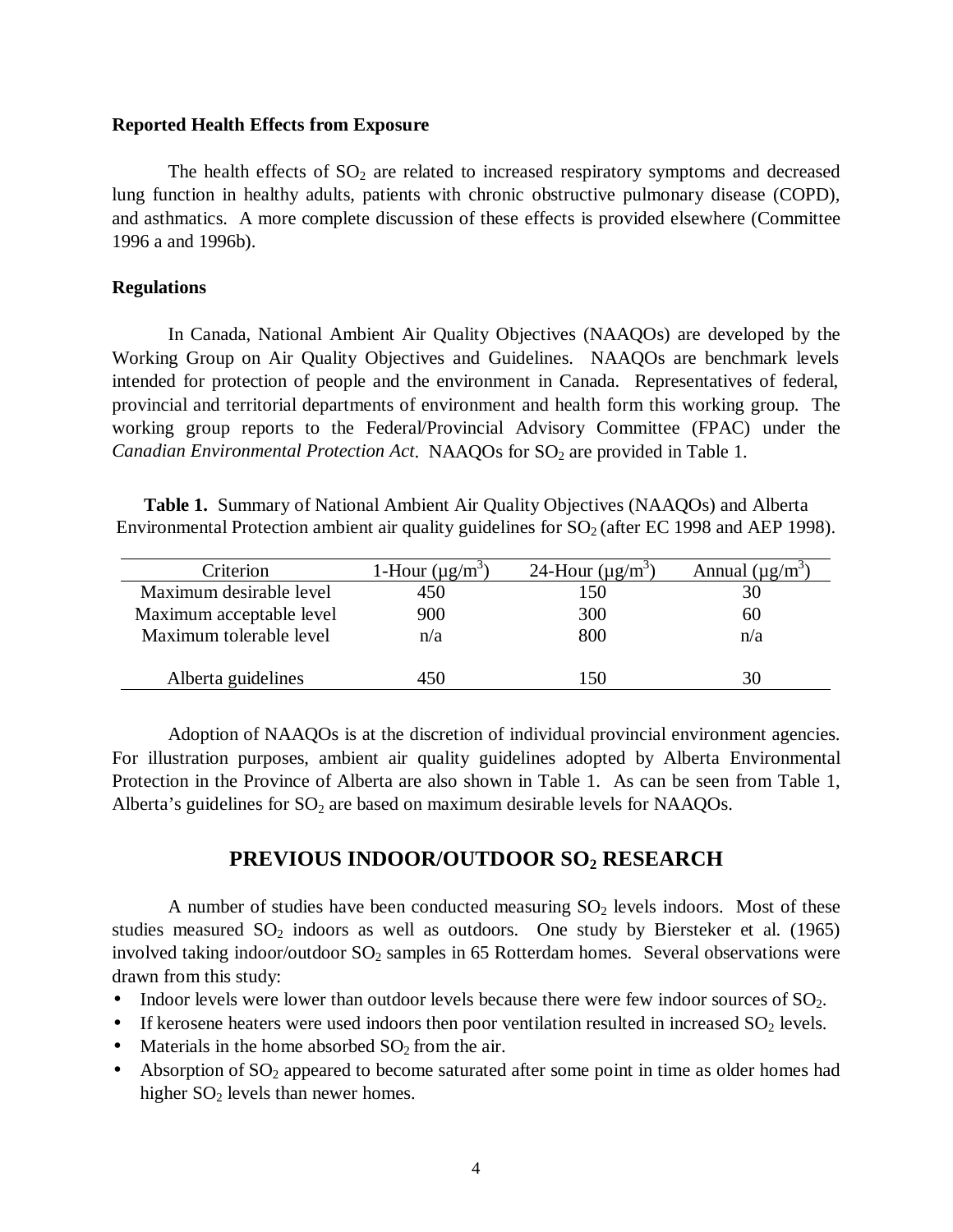Spengler et al*.* (1979) conducted research into health effects of sulphur dioxide and nitrogen dioxide found both indoors and outdoors. Six American cities were monitored as part of the Harvard University Six Cities Epidemiological Study. Levels of  $SO<sub>2</sub>$  found outdoors ranged from 5 to 52  $\mu$ g•m<sup>-3</sup> and indoor levels ranged from 1 to 22  $\mu$ g•m<sup>-3</sup>. These results are summarized in Table 2 below along with results of other similar studies. On average,  $SO<sub>2</sub>$ concentrations dropped between 50-70% from outdoors to indoors. The cities with the highest and lowest outdoor SO<sub>2</sub> concentrations also had the highest and lowest indoor concentrations.

As mentioned earlier, one of the few indoor sources of  $SO<sub>2</sub>$  is kerosene heaters. Ritchie and Oatman (1983) published laboratory results indicating that kerosene heaters produced emissions of NO<sub>2</sub>, CO<sub>2</sub>, and SO<sub>2</sub> exceeding ASHRAE (American Society of Heating, Refrigerating and Air-Conditioning Engineers, Inc.) guidelines for indoor air. The goal of their study was to examine how kerosene heaters affected indoor air quality and if ASHRAE guidelines would be exceeded in a residential setting. Using 0.1% sulphur kerosene, samples were taken continuously for five hours so that a pattern of emissions could be established from ignition to decay after one hour of being shut off. It was established that  $SO_2$  was emitted rapidly within the first hour and that  $SO<sub>2</sub>$  decreased by 75% one hour after the heaters were turned off. This study provided good information on the effect of kerosene heaters on  $SO_2$  levels indoors. Modern heating systems have almost eliminated the need for kerosene heating, making these observations inappropriate for assessing human exposure to  $SO<sub>2</sub>$  today.

|                      | Indoor $(I)$            | Outdoor $(O)$           | $VO$    | Comments                     |
|----------------------|-------------------------|-------------------------|---------|------------------------------|
| Author/Location      | $\mu$ g•m <sup>-3</sup> | $\mu$ g•m <sup>-3</sup> | Ratio   |                              |
| Spengler et al. 1979 |                         |                         |         |                              |
| Portage, WI          | $5(n=349)$              | $8(n=349)$              | 0.67    |                              |
| Topeka, KS           | $1(n=330)$              | $2(n=389)$              | 0.50    |                              |
| Kingston, TN         | 1 $(n=386)$             | $13(n=425)$             | 7.7E-03 | Composite average mean for   |
| Watertown, MA        | $8(n=471)$              | $24$ (n=486)            | 0.33    | 24 hr.                       |
| St. Louis, MO        | $12$ (n=543)            | $39$ (n=543)            | 0.31    |                              |
| Steubenville, OH     | $22(n=417)$             | $57$ (n=499)            | 0.39    |                              |
| Stock et al. 1985    |                         |                         |         |                              |
| Houston, TX          | $13(n=2425)$            | $7.3$ (n=2565)          |         | Mean of continuous sampling  |
|                      |                         | $40(n=174)$             |         | Mean of 12 hr day samples    |
|                      |                         | $15$ (n= $170$ )        |         | Mean of 12 hr night samples  |
|                      |                         | $12(n=183)$             |         | Mean of 12 hr night samples  |
|                      |                         | $22(n=170)$             |         | Mean of 12 hr night samples  |
| Chan et al. 1994     |                         |                         |         |                              |
| Taipei, Taiwan       | $6.6$ (n=16)            | $20(n=15)$              | 0.24    | Mean of 12 hr summer samples |
|                      | $7.1$ (n=100)           | $22(n=37)$              | 0.23    | Mean of 12 hr winter samples |
| Chan et al. 1994     |                         |                         |         |                              |
| Boston, MA           | 1.1 $(n=23)$            | $12(n=24)$              |         | Mean of 12 hr samples        |

**Table 2:** Summary of indoor and outdoor  $SO_2$  concentrations summarized from scientific literature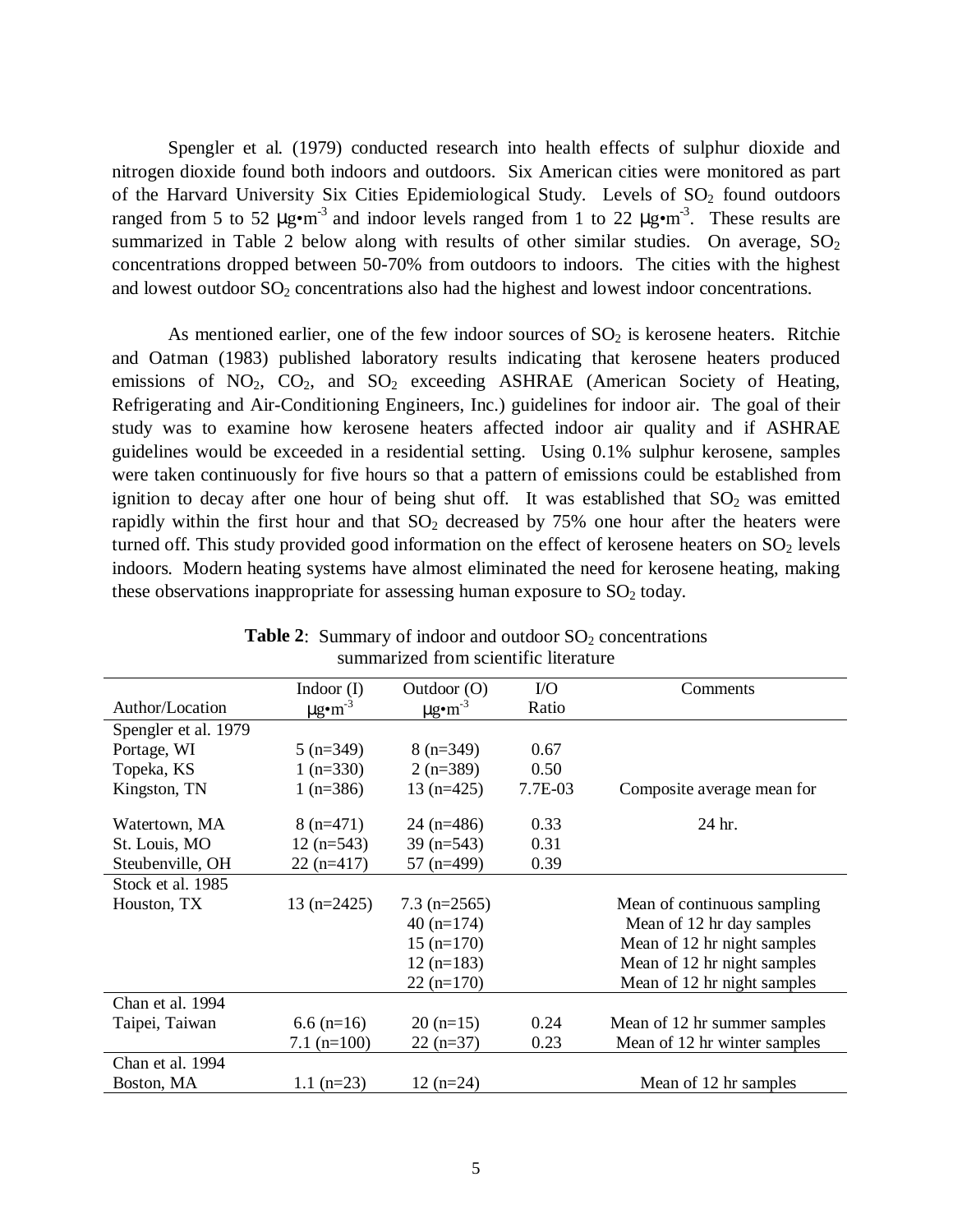Another study was conducted on potential in home exposure to air pollutants (Stock et al*.* 1985). Sulphur dioxide, along with other air pollutants were monitored at two locations in Houston, Texas by fixed station sites and a mobile van. Both locations were continuously monitored for approximately one week by the fixed stations and mobile van. The fixed stations were intended to provide general outdoor concentrations and the mobile van provided dual monitoring of indoor/outdoor air. Results from the study are summarized in Table 2 with the continuous monitoring separated by day and night 12-hour periods.

More recent data on indoor/outdoor levels of  $SO<sub>2</sub>$  comes from Taipei, Taiwan (Table 2) (Chan et al*.* 1994). Sampling was done over a summer and winter season to include variations in SO<sub>2</sub> concentrations affected by climatic conditions. The summer samples were taken at 12-hour intervals and during the winter one 24-hour sample was taken. Contributing factors to outdoor SO<sub>2</sub> levels were reportedly from large numbers of vehicles in Taipei. There were no known sources of indoor SO<sub>2</sub>. In addition to the Taipei data, other studies were presented by Chan et al. (1994) comparing air quality between the U.S. and Taiwan (Table 2).

These studies provide evidence of indoor/outdoor relationships for  $SO_2$ . The data from these studies are likely to be less representative of current conditions in the communities proposed for monitoring in Alberta. These data were either acquired at a time when  $SO<sub>2</sub>$ emissions were higher than today or from locations which are not representative of the proposed communities, by nature of differences in activities or sources leading to  $SO<sub>2</sub>$  emissions.

## **FIELD STUDY OF SO2 IN INDOOR/OUTDOOR AIR**

A rural and urban community in Alberta were monitored to establish simultaneous indoor/outdoor air quality information on  $SO_2$ . These communities consisted of the Village of Boyle and Municipality of Sherwood Park, both in Alberta. The Village of Boyle is located 160 kilometers north of Edmonton, Alberta. For design purposes, Boyle was expected to have lower SO2 concentration because a majority of land use and activity in and around the immediate community lacked  $SO_2$  sources. Vehicle emissions were expected to only be a minor source of  $SO<sub>2</sub>$  since the population of Boyle (862) is relatively small (Athabasca County 1998). The Municipality of Sherwood Park is located immediately east of Edmonton, Alberta, in the County of Strathcona. Sources of  $SO_2$  in the immediate area are more common. Vehicle traffic could be important since Sherwood Park has a population of 42,000 people and Edmonton has a population in excess of 800,000. In addition, the area between Edmonton and Sherwood Park serves as a heavily industrialized area with several petroleum refineries (J. Tennison, Manager of Communications, Strathcona County, Alberta, pers.com.).

The study targeted 15 homes in the Village of Boyle and in the Municipality of Sherwood Park. Each home would have two passive monitors deployed inside and outside for a period of seven days. After the monitoring period, a questionnaire would be administrated to an occupant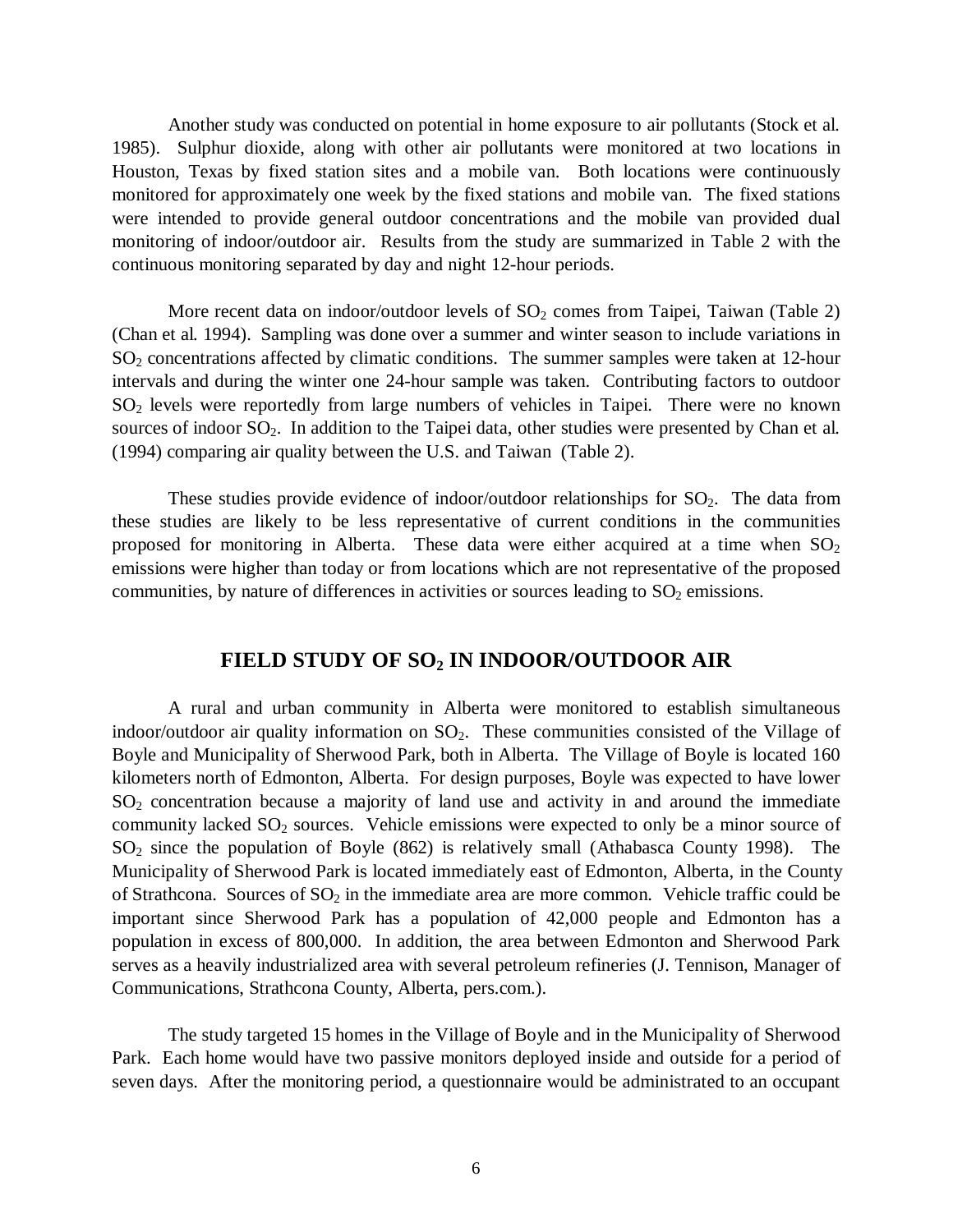of each home to acquire information on house and occupant characteristics that may influence indoor  $SO<sub>2</sub>$  concentrations.

#### **Passive Monitoring Methodology**

#### *Passive Air Monitor*

A passive air monitor of the type shown in Figure 1 was used to sample for  $SO_2$  in indoor and outdoor air. Passive monitoring offers advantages over conventional ambient air monitoring techniques for detecting gaseous air pollutants (Brown 1993; Harper and Purnell 1987). As a passive technique, they do not require any pump or airflow regulation system. Their low cost means that they can be deployed simultaneously at a large number of locations and they may be left unattended for long periods if the sorbent selected will firmly bind the gases to its surface. Finally, they can be used to determine long-term time-weighted average pollutant concentrations that are useful for comparing to regulatory criteria.

The inside of the monitor contains a sodium carbonate/sodium bicarbonate-coated glass fiber filter (sampling media) with an exposed surface of 8 cm<sup>2</sup> and a Teflon diffusion barrier. The coated filter and diffusion barrier are separated by a 0.5-cm support ring, creating a diffusion zone. Other than the filter and diffusion barrier, the rest of the monitor is made from polycarbonate plastic. The dimensions of the monitor are 5 cm diameter by 2 cm deep.



**Figure 1:** Side view of passive monitor (not to scale)

## *Passive Monitor Assembly and Handling*

The filters were prepared by pipetting 0.5 mL of a solution (0.037%  $\text{Na}_2\text{CO}_3$  w/v and  $0.0084\%$  NaHCO<sub>3</sub> w/v dissolved in ultrapure distilled/dionized water) onto the surface and allowing them to air dry by passing purified air over them in a fume hood. After drying, the coated filters were placed into monitor casings in a glove box containing purified air. The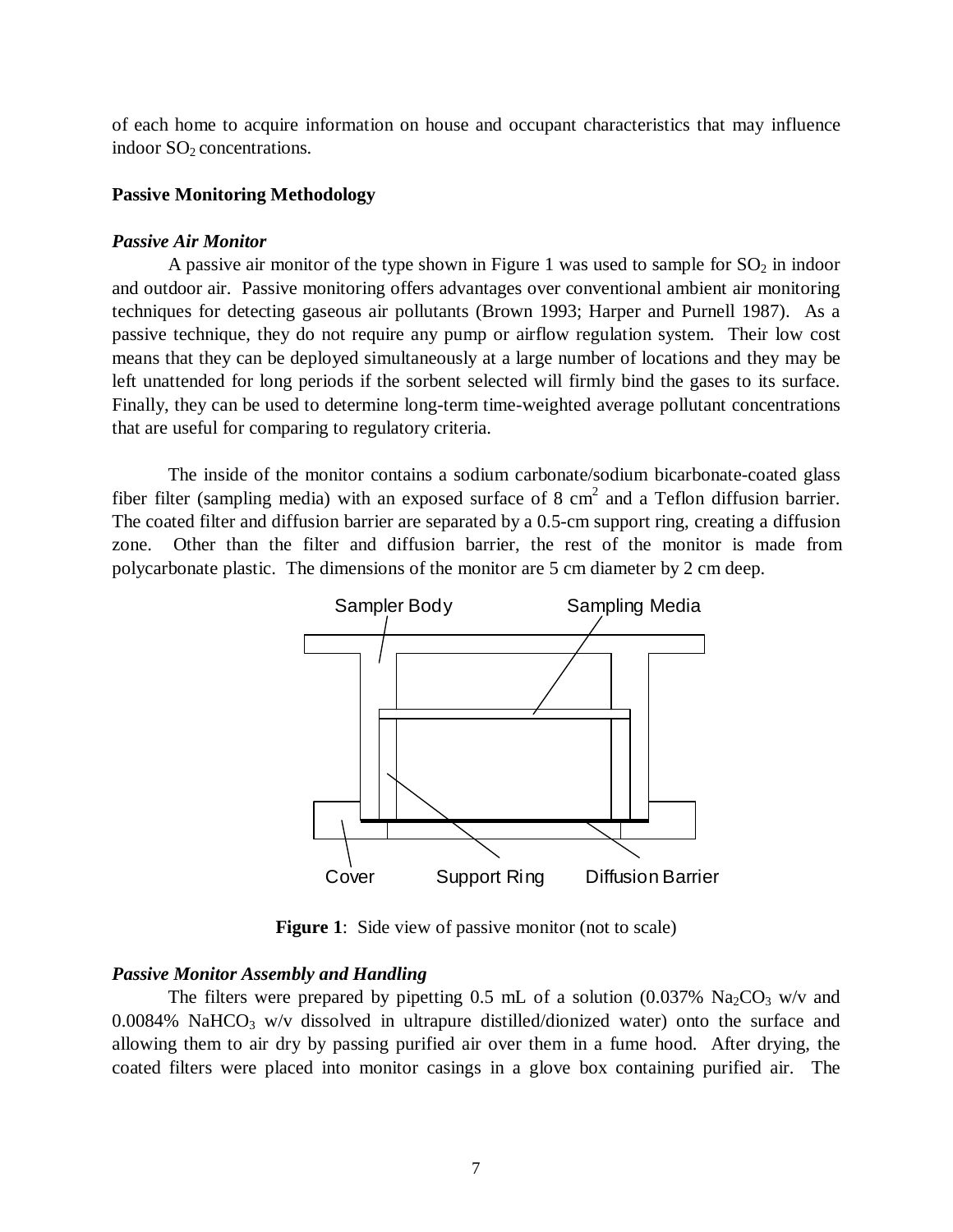loaded monitors were then placed into a protective bottle, capped, and placed in a zip lock bag and stored in a cooler at 4°C until used in the field.

## *Rain Shelter*

A rain shelter was used to shield the monitors when placed outdoors. The shelter was made from a 15.24 cm diameter PVC end-cap. Underneath the cap was a plate with slots to hold three passive monitors. Each passive monitor was installed facing downwards and held into place by a spring-loaded peg that prevents the monitor from sliding out after installation.

## **Field Procedures**

## *Selection of Areas for Household Monitoring*

The selection of homes in both communities was based upon households that met the following criteria:

- Single family (freestanding) dwelling.
- At least one occupant must be over the age of 18 and not have any impairment that would inhibit their understanding of the study.

Recruiting participants from households in both communities initially involved selecting which community areas to canvass. This was done by obtaining maps with lot numbers for each community. Once a map for each community was received appropriate sampling areas were determined. The Village of Boyle was divided into four quarters. Three of the quarters contained numerous single family dwellings so an attempt was made to get an equal number of dwellings in each of these quarters. In Sherwood Park, the subdivision of Mills Haven was chosen because of its close proximity to the heavily industrialized area between Sherwood Park and Edmonton.

## *Participant Recruitment at Boyle*

A noninvasive approach was developed to canvass potential participants in Boyle by initially distributing an information pamphlet with reply card (Appendix A). The pamphlet was designed to provide the following information:

- Identify that the University of Alberta would be conducting a study in their area.
- Provide a brief explanation of the study in simple terms.
- Identify how many volunteers would be needed for the study.
- Describe what will be required of the participants, including the amount of their time, use of their home, and having then complete a questionnaire.

The pamphlet asked the recipient to fill in the pop out reply card and drop it in the mail. On the reply card, space was provided for the volunteer to write their name, telephone number, and the best time to be contacted.

The pamphlets were distributed door-to-door in Boyle among 10 homes in each of three previously mentioned quarters (30 in total). Brief door to door canvassing was conducted just to raise people's attention to the study and to make sure they received the pamphlet. At homes where no one answered the door, pamphlets were left between the doors because none of the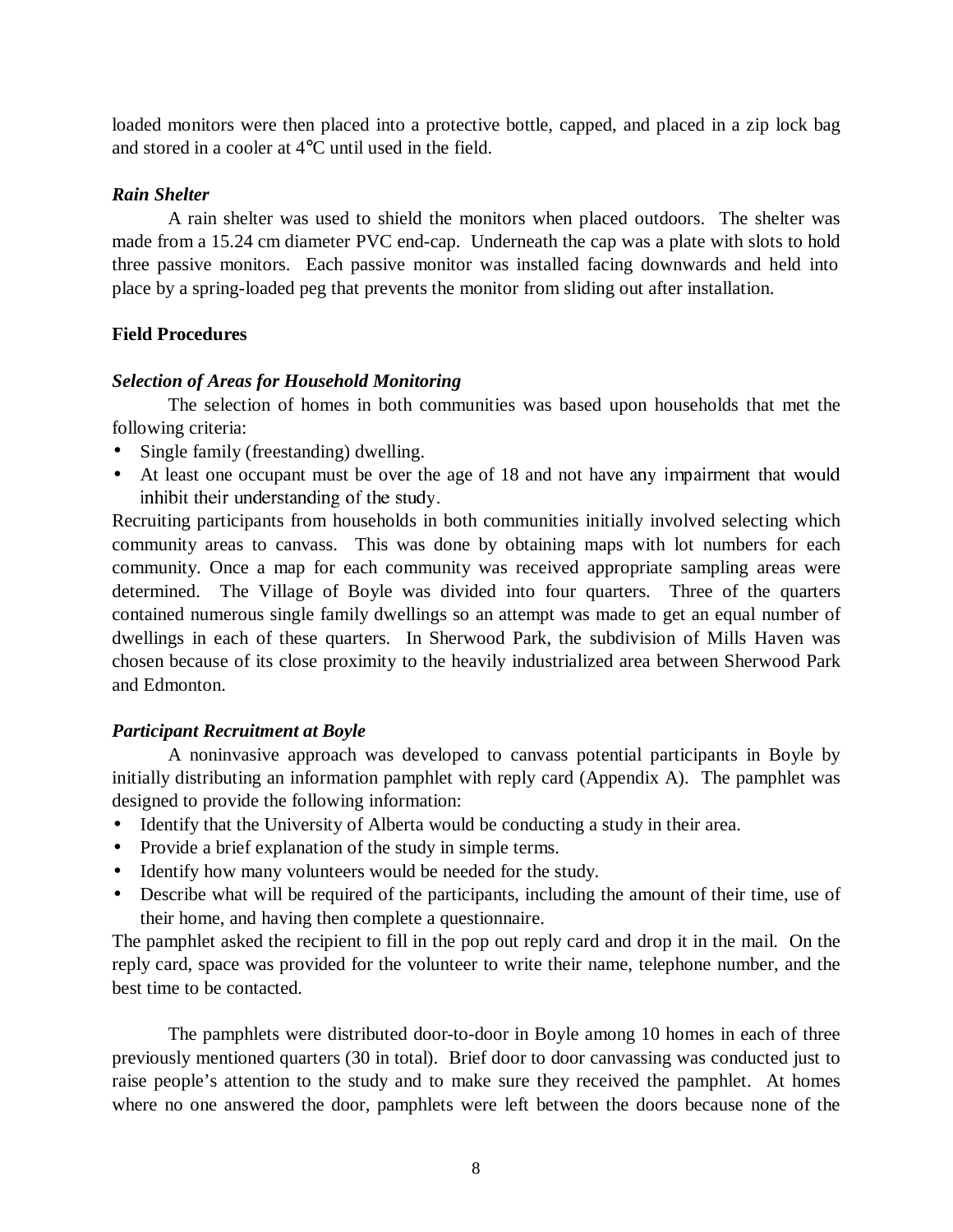houses in Boyle had mailboxes. Houses that received pamphlets were marked off on a map so no duplicate visits would be performed if a second round of canvassing was required. Pamphlets were also left at the Town Hall.

Reply cards started to come in at the University of Alberta within a few days. Out of 30 pamphlets distributed, only five were returned all indicating a willingness to participate in the study. Although it was a good start, it did not have the anticipated response (target of 15 homes). Upon returning to Boyle a second type of canvassing approach was used. The first five confirmed volunteers were asked for referrals. Another four volunteers were recruited in this manner. A visit was also paid to the Mayor of Boyle. The Mayor was very receptive to the study being conducted in the community and he provided six additional names as potential volunteers. In hindsight, contacting the Mayor earlier and identifying him in the pamphlet as supporting the study may have increased participant response. Using the two canvassing approaches, a total of 14 homes were recruited into the study. This was less than that the target of 15 homes, however it was all that could be recruited in the three-week period scheduled for this task.

## *Participant Recruitment at Sherwood Park*

The Sherwood Park subdivision of Mills Haven encompasses a large area. Only homes in the northwest section of the subdivision, closest to the heavily industrialized area, were canvassed. These homes were approximately 1.5 km away from the nearest industries in Edmonoton. Pamphlets were given to homeowners using the same technique as in Boyle. However, after a few days it was clear that this method did not have the same success as in Boyle. Out of 30 pamphlets distributed, only one was returned. Upon follow-up, it was determined that there might have been a problem with the mail after some homeowners stated they had sent in their reply card. No explanation of why cards were not returned properly to the University of Alberta was found. Therefore, a second trip was made to Sherwood Park using a different canvassing approach. The following information was communicated to prospective volunteers in the selected area using a door-to-door approach:

- Brief personal introduction.
- Provided a brief outline of the study and gave them an information sheet (Appendix B).
- Requested their participation and explained the time commitment.
- Asked for their name, telephone number, and the best time to contact them (for volunteers interested in participating in the study).

This canvassing approach proved to be very effective with only two rejections out of 15 homes canvassed. Reasons that the pamphlet strategy did not work in Sherwood Park may have been because the homeowners viewed the pamphlets as junk mail. Using more direct (door-to-door) canvassing apparently was more successful than the pamphlet approach. A total of 14 homes were recruited into the study. This was again less than that the target of 15 homes, however it was all that could be recruited in the time allotted for canvassing (three weeks).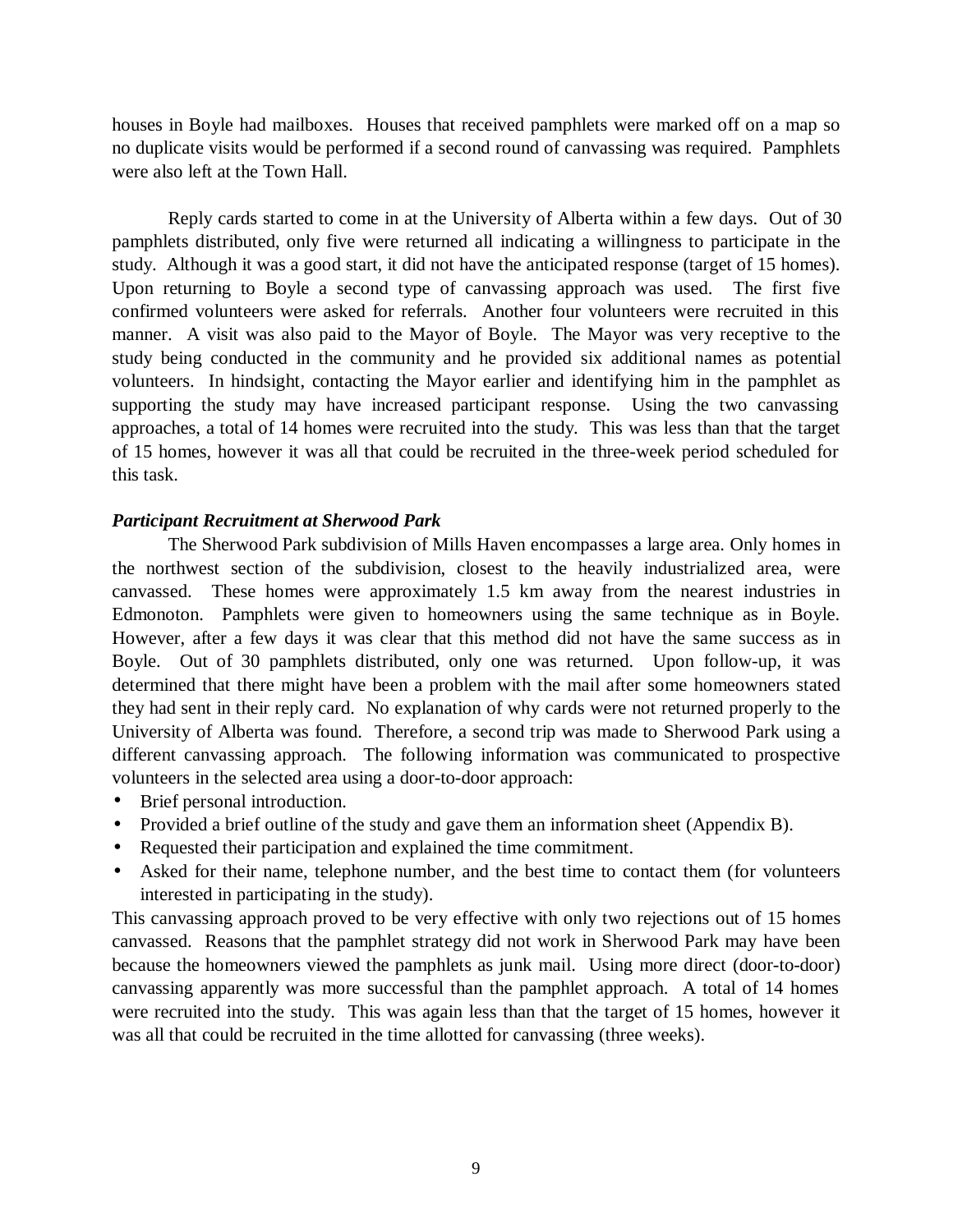#### *Follow Up*

After canvassing was complete, there were 14 volunteers in each community. Three days prior to the first scheduled sampling day, volunteers were contacted by phone. After informing them of who was calling, they were asked the following questions:

- Were they still interested in participating in the study?
- If yes then at what time on the sampling days were they available?
- Would they be available a week from that day so that the  $SO_2$  samples could be picked up?
- Were there any additional questions they had about the study?

A conflict arose with two volunteers in Boyle and one in Sherwood Park because they could not participate during the sampling period. It was decided that the study would be reduced to a sample size of 12 in each community so that the study could still be completed during the late/fall/early winter period.

#### *Deployment of Passive Monitors*

Two monitors were placed outside in the rain shelter near each house at a location with unobstructed air movement. Concerns with the outside monitors were that inclement weather conditions (e.g. wind, precipitation, wind blown debris) and tampering could destroy the monitor. The rain shelters prevented precipitation and debris from fouling the monitors as well as insuring proper air movement across the face of it. The shelters were deployed outside using wooden stakes pounded into the ground and fastening the shelter to the stake with a nylon strap while the shelter rested on a quarter inch screw. This technique proved to be a sturdy support for the shelters and was quick to set up.

Two monitors were placed indoors on an inside wall in a main living area. Quick and easy deployment was a goal for installation of these monitors to minimize inconvenience to the occupants. The monitors were hung from string attached to a wall. One end of the string had a loop so that it could be wrapped around the monitor. Carpenters tape was then used to fasten the string to the wall. The carpenters tape would prevent any damage to paint or wallpaper on the wall when removed.

Deciding where to place the monitors inside the homes proved to be a difficult task. The difficulty related to consideration of the air sampling rate for the monitor. The air sampling rate of  $SO<sub>2</sub>$  is affected by wind face velocity across the monitor and no equipment for measuring air movement existed. A minimum face velocity of  $0.55 \, \text{cm} \cdot \text{s}^{-1}$  was required in order for air sampling to be representative of conditions in which the monitors were validated (Tang et al. 1997). The use of a fan or other artificial means of providing sufficient face velocity would be impractical because of increased inconvenience to volunteers. It was judged that an acceptable would be in a constant traffic/main living area. An attempt was made to place monitors in hallways leading to kitchen areas, otherwise they were placed in a dining room.

#### *Day of Deployment*

On the day of deployment, between five and seven homes were prearranged to receive monitors. Appointments for deployment of monitors were made in 30-minute blocks so as to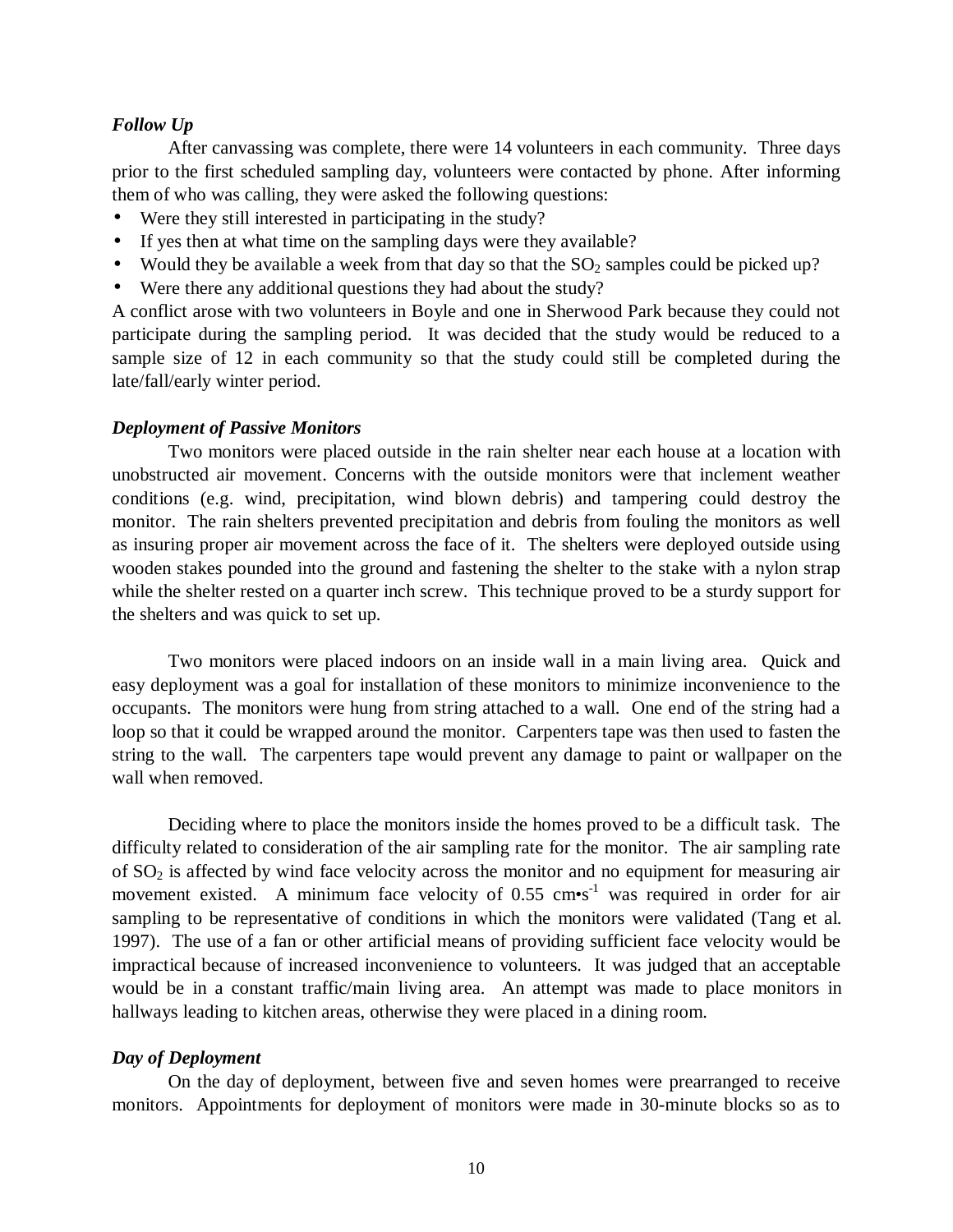give enough time to deploy monitors, answer questions, and travel to the next home. Upon arriving at the home, each volunteer was asked if the monitors could still be deployed. In the 24 homes sampled in Boyle and Sherwood Park, no volunteers declined. Prior to setting up for deploying of the monitors, the volunteers were asked to sign a consent form indicating they were willing to participate in the study and understood what was being requested of them. A sample of the consent form can be found in Appendix C.

Once in the home, an investigation into a suitable location for the monitors was conducted. Taking into account the face velocity problem mentioned earlier, the next concerns for deployment were pets and children. If the home had either pets or children, the monitors were hung higher off the floor than normal to keep it out of their reach. Normal heights for the monitors were about 130 cm above the floor. In homes with children or pets, the monitors were hung at a height of approximately 150 cm. In some cases, the volunteer didn't want the monitors hung on the wall. This was solved by hanging the monitors from a picture frame or some kind of decoration already on the wall. When hung from a picture frame, the monitor was taped to the back of the frame. Volunteers appreciated this method since it didn't damage the front of the picture and if any marks were left behind by the tape it was hidden behind the picture. Temperature and humidity were then measured near the monitor.

After deployment of the monitors indoors, the volunteer was asked if they wanted to book a time for pick up of the monitors or to make it when they get a call two days before the end of the seven day sampling period. Most wanted to wait for the two-day notification. The outdoor monitors were then deployed. They were placed in the rain shelters that varied in heights of 80 to 110 cm above ground. Condition of the ground was the biggest factor affecting the height of the shelters. Some homes had raised flowerbeds around the house, which added to the height, and others had concrete sidewalks against the house. Pets kept outdoors was a concern, so caution was taken in trying to place the rain shelters above their reach.

## *Pick Up*

The monitors were picked up approximately seven days after deployment. On day five, volunteers were contacted and an appointment was made to pick up the monitors. In one case an emergency arose and the monitors could not be picked up as planned. The volunteer was asked to place the monitors in a zip lock bag and place them outside on the door just before they left in the morning. It was expected that the short time the monitors were removed from the indoor environment, and the fact they were sealed in a bag, would have a minimal effect on the results.

Each volunteer was asked to complete a 14-page questionnaire about house characteristics and their activities. For reasons of space limitation, a sample of the questionnaire is not included in this report. Administering this questionnaire took about five to fifteen minutes and all volunteers were receptive. While the volunteer was filling out the questionnaire, humidity and temperature of the house was taken again. After the questionnaire, the indoor monitors were taken down and prepared for transport back to the lab. Only one home had damaged monitors and in that case, both indoor monitors had broken diffusion barriers.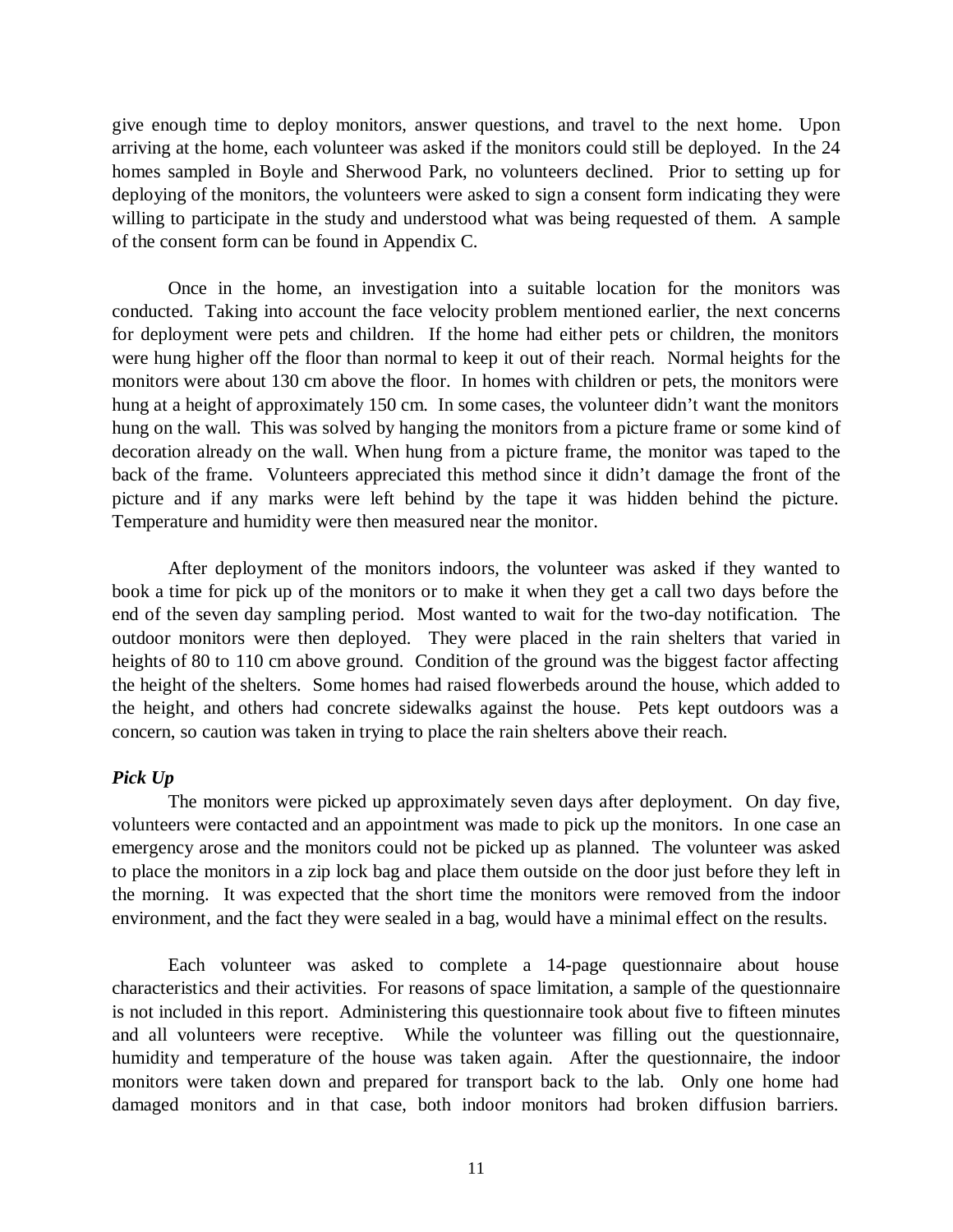Regardless of the condition of the monitor, each monitor was placed in a small airtight bag and placed in a plastic container with a screw on lid. Teflon tape was wrapped around the lid of the container to make it airtight and the sealed container was put into another airtight bag with four other containers. The same procedure was done with the outside monitors and none were damaged.

#### **Analytical Methods**

Analysis was performed at Maxxam Analytics Inc., Edmonton, Alberta. The monitors were disassembled in a glove box under purified air. The filters were placed in extraction vials to which 10 mL of ultra pure distilled/deionized water and 1 mL of 1.8% v/v  $H_2O_2$  solution were added. After shaking for 30 minutes, the vials were warmed at 50ºC for 10 minutes and left standing until they returned to room temperature. Solution from the vials was analyzed for dissolved sulfate using ion chromatography following EPA method 300.1 (U.S. EPA 1997). Pooled laboratory filter blanks analyzed using this methodology were used to establish a limit of detection equivalent to 0.33  $\mu$ g/m<sup>3</sup> for a seven-day exposure period. One-half of this value (0.17  $\mu$ g/m<sup>3</sup>) was used to report the concentration of SO<sub>2</sub> for samples below this limit.

## **FIELD STUDY RESULTS**

#### **Air Sampling Rates**

All air concentrations determined from the field study were corrected for standard temperature and pressure. Sulphate concentrations determined from ion chromatography were obtained and sample calculations were performed to estimate  $SO<sub>2</sub>$  concentrations recorded by the passive monitors. Initially, the air sampling rate of the passive monitor must be calculated (refer to Equation 1). Equation 1 was an empirically-derived relationship from laboratory chamber experiments with  $SO_2$  and the same passive monitor (Tang et al. 1997).

**Equation 1**: Sampling Rate (Tang et al. 1997)

$$
R_s = 12.8 \bullet T^{1/2} - 0.540 \bullet RH + 0.276 \bullet WSP - 135
$$
 [1]

Where,

 $R_s$  = SO<sub>2</sub> sampling rate (mL•min<sup>-1</sup>)  $T =$  average temperature  $(K)$ *RH* = average relative humidity  $%$  (if RH $>80$ , then RH=80)  $WSP =$  average wind speed (cm•sec<sup>-1</sup>) (if WSP>130, then WSP=130)

The sampling rate  $(R_s)$  expresses the rate at which  $SO_2$  diffuses through the barrier and is absorbed onto the collection media (filter) in the monitor. Factors affecting the sampling rate in Equation 1 are temperature, relative humidity, and wind speed. The monitors were previously tested for temperature effects with temperatures ranging from –16 to 25°C (Tang et al. 1997).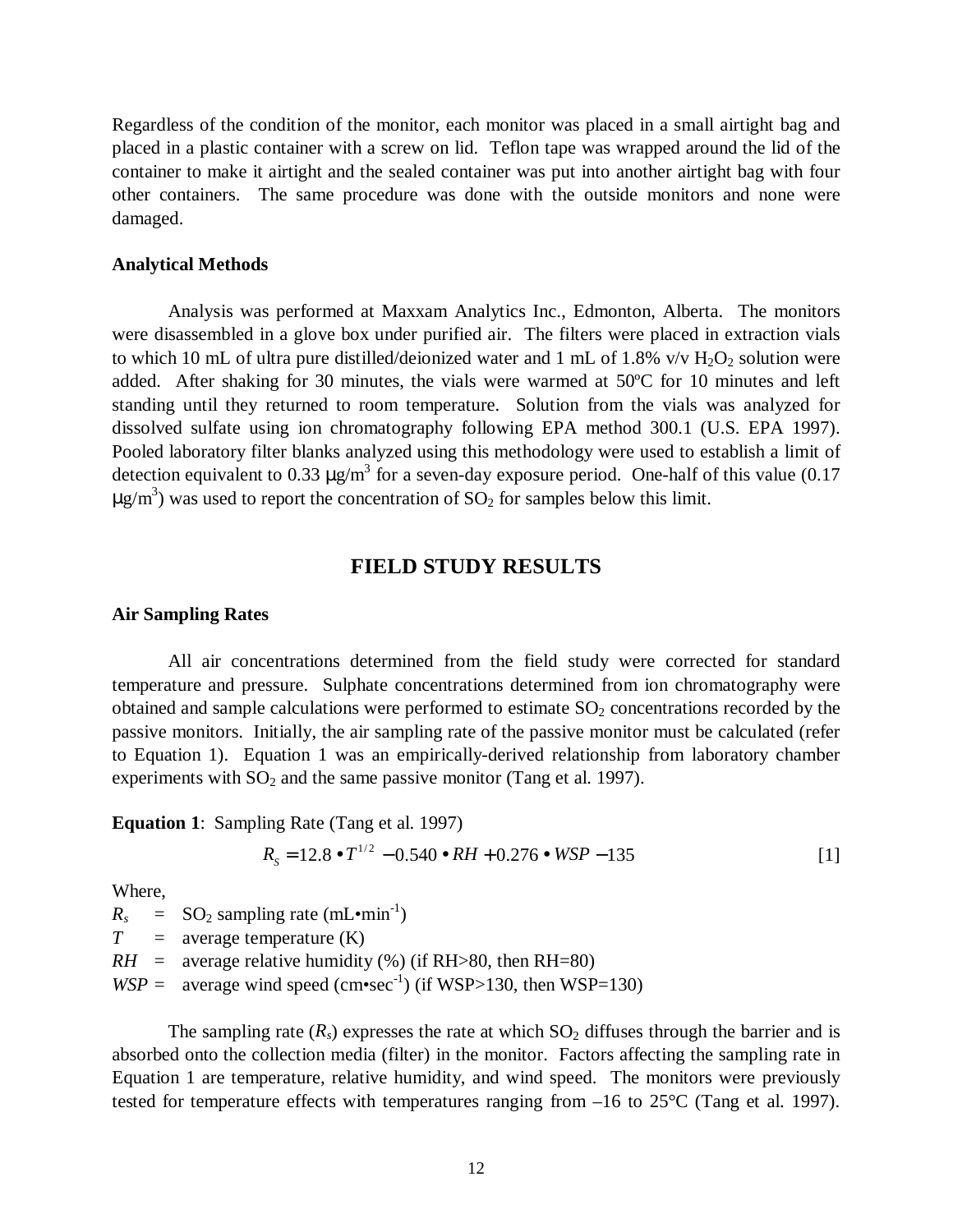The sampling rate was found to increase with temperature, consistent with diffusion theory. Temperatures experienced during the field study were all within this range. Relative humidity also affects the sampling rate because it is believed that chemical reactions between water and available free  $SO_2$  inhibits diffusion of the gas as relative humidity increases. Indoor levels of relative humidity were all below 80% during the sampling period. Outdoor levels were at times higher than 80%. The last variable affecting the sampling rate is wind speed. Wind speed would affect the sampling rate since it is necessary to air containing  $SO_2$  to continuously pass by the barrier to allow a constant supply of  $SO<sub>2</sub>$  to diffuse through the barrier. A very low wind speed could create an artificial situation where the monitor is starved of  $SO<sub>2</sub>$ . A constant wind speed value (130 cm $\text{vec}^{-1}$ ) was used to estimate air sampling rates outdoors.

When considering indoor locations, difficulties arise in not knowing how long wind speeds are maintained where the monitor is located. Indoor winds speeds can be affected by movement of people, exhaust systems, open windows, and other activities. A large portion of the time indoors will have very small amounts of air movement, e.g. during times when residents are sleep. A minimum wind speed value  $(0.5 \text{ cm} \text{-} \text{sec}^{-1})$  was used to estimate air sampling rates indoors (the minimum value used by Tang et al. 1997, to validate the monitors).

Air sampling rates were also estimated based on theoretical considerations from Fick's first Law of Diffusion (Equation 2), air temperature effects and monitor dimensions.

**Equation 2**: Fick's First Law of Diffusion

$$
flux = -D \bullet \left(\frac{dc}{dl}\right) \tag{2}
$$

Where,

*flux* = amount of substance migrating through a unit area in a unit time ( $g \cdot cm^{-2} \cdot s^{-1}$ )  $D = \text{diffusion coefficient (cm}^2 \cdot \text{s}^{-1})$  $dc =$  external concentration (g•cm<sup>-3</sup>) – concentration at interface (assumed equal to 0)  $dl =$  length of diffusion path (cm)

Shields and Weschler (1987) restated Fick's First Law of Diffusion in terms of a passive monitor's air sampling rate (Equation 3).

**Equation 3**: Fick's First Law of Diffusion restated by Shields and Weschler (1987)

$$
R_s = \frac{m}{tC_a} = D \bullet (\frac{A}{l})
$$
 [3]

Where,

 $R_s$  = air sampling rate (cm<sup>3</sup>•s<sup>-1</sup>)

- $m =$  mass of substance that diffuses ( $\mu$ g)
- $t =$  sampling interval (s)
- $C_a$  = ambient concentration of substance ( $\mu$ g•cm<sup>-3</sup>)
- $D = \text{diffusion coefficient (cm}^2 \cdot \text{s}^{-1})$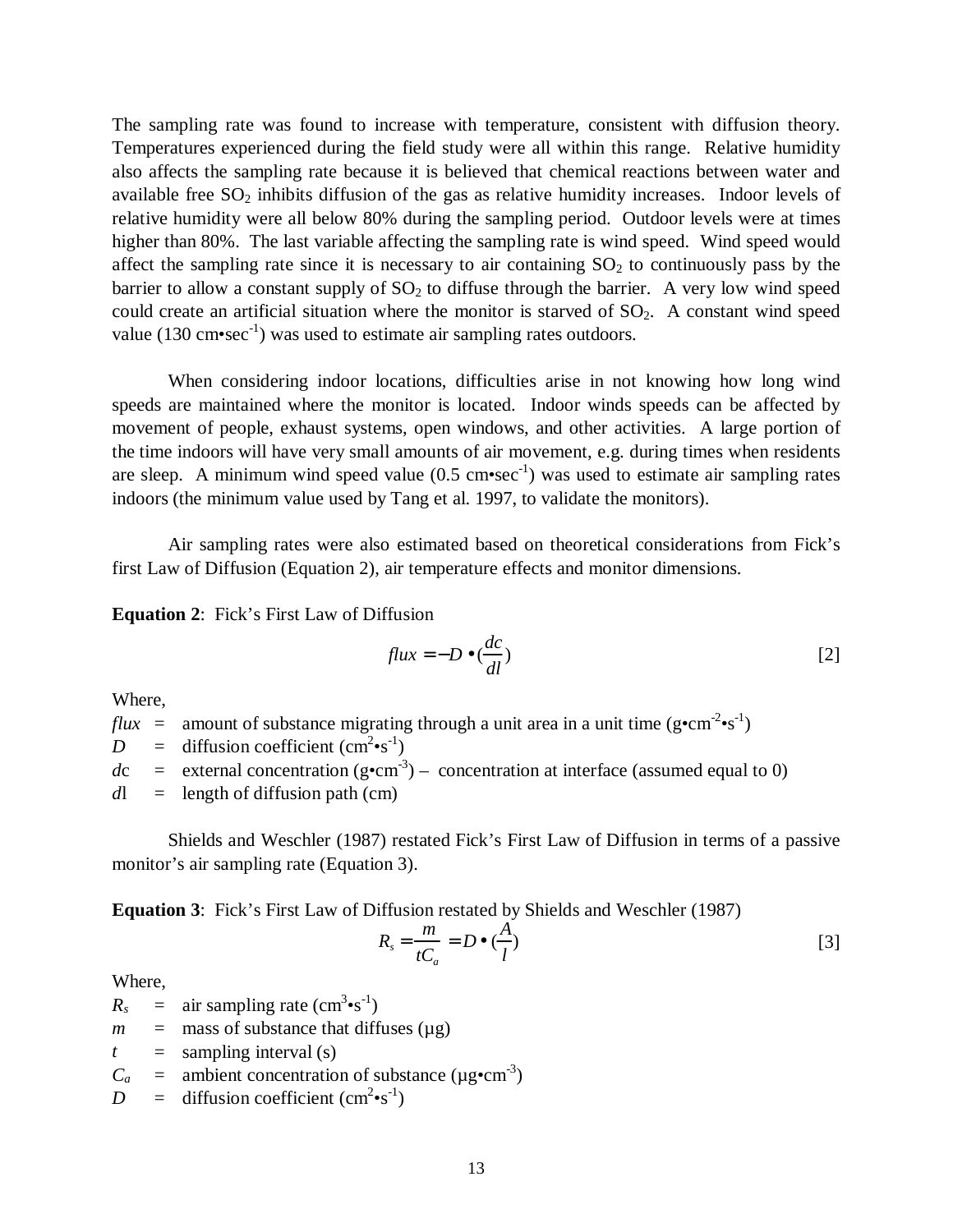- $A = \csc$  cross-sectional area through which diffusion occurs  $(\text{cm}^2)$
- $l =$  path over which diffusion occurs (cm)

Fish and Durham (1971) reported a relationship for estimating the diffusion coefficient of  $SO<sub>2</sub>$  in air based on temperature and atmospheric consideration (Equation 4).

**Equation 4**: Diffusion coefficient for sulphur dioxide (Fish and Durham 1971)

$$
D = \frac{0.00482 \bullet T^{1.75}}{P}
$$
 [4]

Where,

 $D = \text{diffusion coefficient } (\text{cm}^2 \cdot \text{s}^{-1})$ 

 $T =$  temperature (K)

 $P =$  pressure (torr) (assumed to be standard pressure of 760 torr)

Diffusion coefficient value range from 0.117 cm<sup>2</sup> $\cdot$ s<sup>-1</sup> at 0°C to 0.132 cm<sup>2</sup> $\cdot$ s<sup>-1</sup> at 20°C using Equation 4 (Fish and Durham 1971). During actual monitoring, the lowest outdoor temperature experienced was –8.5ºC, which according to Equation 4, corresponds to a diffusion coefficient of 0.110 cm<sup>2</sup>•s<sup>-1</sup>. Although Equation 4 was reported for temperatures above 0°C, it was assumed that the difference in diffusion coefficient for values at 0ºC and –8.5ºC was not significant.

According to Equation 3, the air sampling rate can be calculated using the diffusion coefficient (*D*), cross-sectional area of monitor (*A*) and diffusion path length (*l*). Using Equations 3 and 4, air sampling rates were estimated based on average indoor and outdoor temperatures, respectively. Table 3 summarizes average air sampling rates using both methods (Equation 1 and Equations  $3 \& 4$ ).

| Location             | Sampling Rate $(ml$ <sup>-</sup> $min^{-1}$ )<br>after Equation 1 | Sampling Rate $(ml$ <sup>-</sup> min <sup>-1</sup> )<br>after Equations 3 & 4 |  |
|----------------------|-------------------------------------------------------------------|-------------------------------------------------------------------------------|--|
|                      |                                                                   |                                                                               |  |
| <b>Boyle</b>         |                                                                   |                                                                               |  |
| Indoor               | 57                                                                | 136                                                                           |  |
| Outdoor              | 67                                                                | 116                                                                           |  |
| <b>Sherwood Park</b> |                                                                   |                                                                               |  |
| Indoor               | 53                                                                | 137                                                                           |  |
| Outdoor              | 66                                                                | 115                                                                           |  |

**Table 3**: Average air sampling rates for Boyle and Sherwood Park

From inspection of Table 3, it is observed that air sampling rates derived from theoretical considerations (Equations 3 and 4) were consistently higher that those derived from an empirical relationship (Equation 1). Theoretical considerations only considered Fick's First Law of diffusion, air temperature and monitor dimensions. Whereas, Equation 1 also considered effects of relative humidity and wind (face) velocity. The difference in air sampling rates between the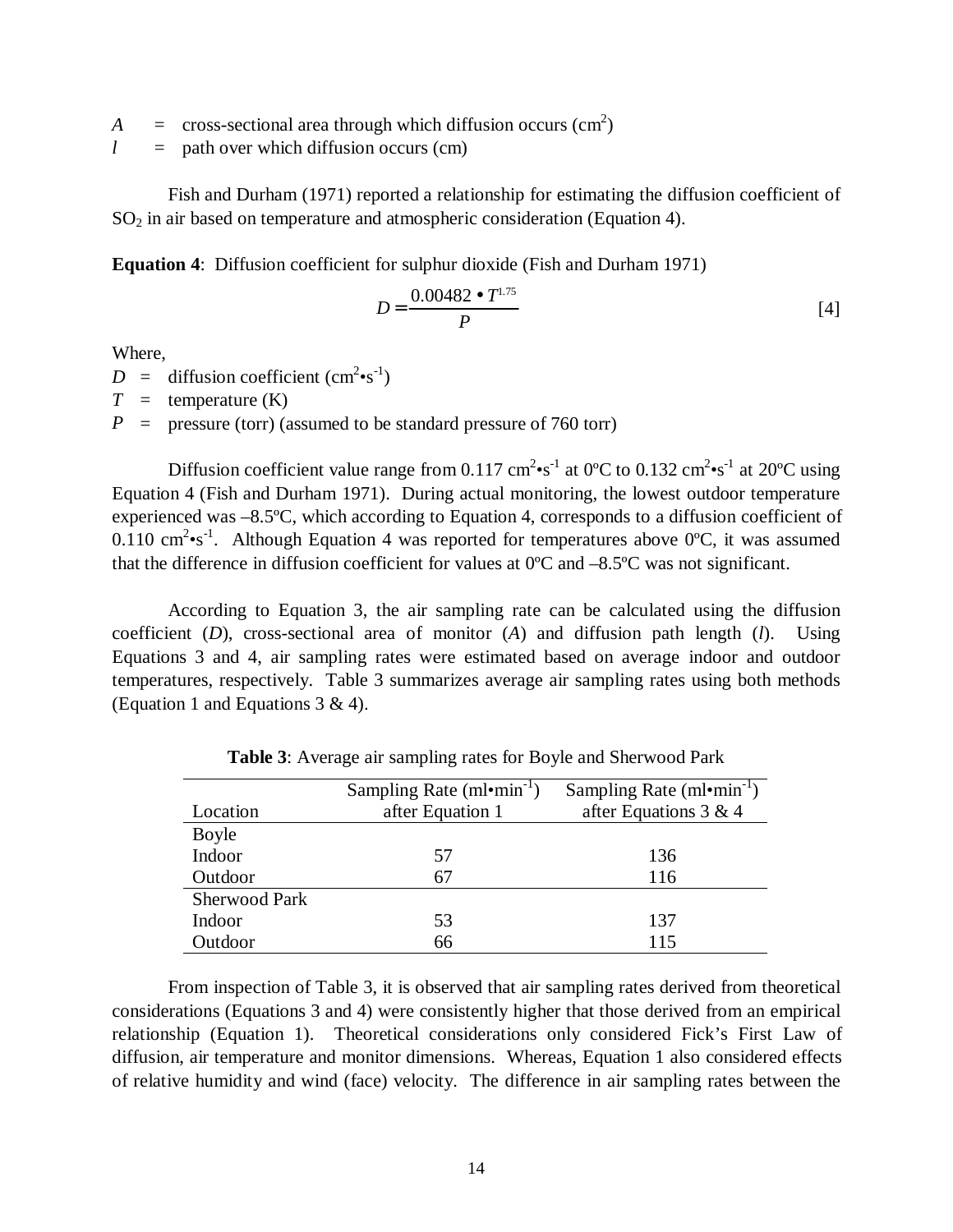two methods is within a factor of two. The magnitude of this difference is not considered to be substantial for low air pollutant concentrations such as those anticipated in this study.

#### **Indoor/Outdoor SO2 Concentrations**

Equation 5 was used to calculate seven-day average  $SO<sub>2</sub>$  concentrations.

**Equation 5**: SO<sub>2</sub> Concentration (Tang et al. 1997)

$$
C_{SO_2} = 47.1 \bullet 10^3 \bullet (C_s - C_b)/(H_r * R_s)
$$

Where,

 $C_{SO2}$  = ambient  $SO_2$  concentration (ppb)  $C_s$  = concentration of monitor from ion chromatography ( $\mu$ g•mL<sup>-1</sup>)  $C_b$  = concentration of field blank obtained from ion chromatography ( $\mu$ g•mL<sup>-1</sup>)  $H_r$  = exposure time of monitor in the field (hour)  $R_s$  = SO<sub>2</sub> sampling rate (mL•min<sup>-1</sup>)

A total of eight field blanks were collected during the study. The results from monitoring in Boyle between November 20 and December 4, 1998 are summarized in Table 4. Out of 48 monitors deployed at 12 homes in Boyle, two indoor monitors at one home (ID# 410) had the barriers punctured. All the outside monitors were intact. The results from simultaneous monitoring in Sherwood Park between November 26 and December 8, 1998 are also summarized in Table 4. All 48 monitors in Sherwood Park were undamaged during the field study. As can be observed in Table 4, indoor levels were much lower than outdoors. This is consistent with findings of others (Table 2). All results for individual monitors are tabulated in Appendix D.

**Table 4:** Summary of indoor and outdoor  $SO_2$  concentrations in Boyle and Sherwood Park<sup>1</sup>

|           |               | Number of |        |               |
|-----------|---------------|-----------|--------|---------------|
| Community | Location      | Homes     | Median | Range         |
| Boyle     | Indoor $(I)$  | 11        | 0.26   | $0.17 - 2.6$  |
|           | Outdoor $(O)$ | 12        | 4.2    | $3.7 - 4.2$   |
|           | I/O Ratio     | 11        | 0.07   | $0.03 - 0.43$ |
| Sherwood  | Indoor $(I)$  | 12        | 0.70   | $0.17 - 5.2$  |
| Park      | Outdoor $(O)$ | 12        | 10     | $8.4 - 11$    |
|           | I/O Ratio     | 12        | 0.08   | $0.03 - 0.31$ |

 $\frac{1}{2}$  µg•m<sup>-3</sup> unless otherwise noted

Table 4 indicates that median outdoor levels of  $SO<sub>2</sub>$  were a factor of two to three times lower in Boyle than in Sherwood Park. Recall, it was indicated that infiltration of  $SO_2$  from outdoors could represent a source for  $SO_2$  indoors (Triebig and Zober 1984). This, in part, may explain higher  $SO_2$  levels observed at homes in Sherwood Park compared to Boyle. These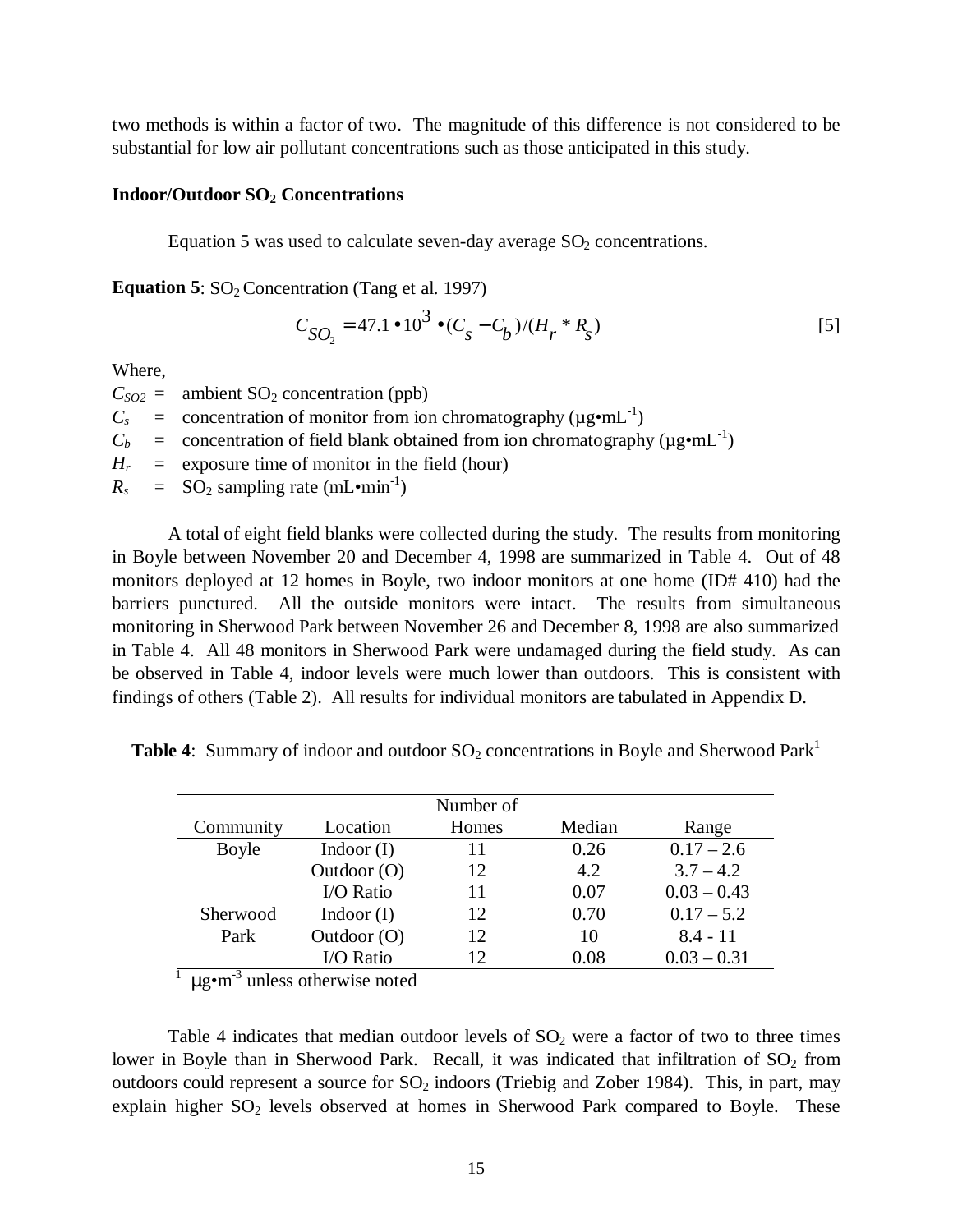results are supported by the fact that there are a far greater number of activities occurring outdoors in and around Sherwood Park with  $SO_2$ –related emissions than in Boyle (i.e. vehicle traffic and industrial emissions). The outdoor  $SO_2$  levels observed in both communities ( $\leq 11$ )  $\mu$ g/m<sup>3</sup>) are considered low in comparison to benchmark levels intended for the protection of people in Canada (Table 1).

Indoor/outdoor ratios reflect the potential indoor level of  $SO<sub>2</sub>$  based on the outdoor concentration. Spengler et al. (1979) reported indoor/outdoor ratios in six American cities in the range of 0.077-0.67 during a time when outdoor  $SO<sub>2</sub>$  concentrations were higher than today. More recently, Chan et al. (1994) found the indoor/outdoor ratio during winter to be 0.23 when the outdoor concentration averaged 20  $\mu$ g $\cdot$ m<sup>-3</sup> for residences in Taipei, Taiwan. Given lower outdoor  $SO_2$  levels in Alberta, the resulting median indoor/outdoor ratios for Boyle and Sherwood Park, 0.07 and 0.08, respectively are considered reasonable.

The Wilcoxon signed-rank test (Montgomery and Runger 1994) was used to test for significant differences between  $SO<sub>2</sub>$  concentrations measured in Boyle and Sherwood Park. Using this test, the following hypotheses were examined:

- Indoor levels for Boyle and Sherwood Park were significantly different.
- Outdoor levels for Boyle and Sherwood Park were significantly different.
- Indoor/outdoor ratios for Boyle and Sherwood Park were significantly different.

Results of the test, summarized in Table 5, suggest that differences exist between the two communities in terms of indoor and outdoor  $SO<sub>2</sub>$  concentrations.

The previous scientific literature provides evidence of indoor/outdoor relationships for  $SO<sub>2</sub>$  (Table 2). These data are restated in Table 6 along with results from the current study in Boyle and Sherwood Park, Alberta. Results from earlier research (i.e. Spengler et al. 1979; Stock et al. 1985; Chan et al. 1994) are judged to be less representative of conditions in Boyle or Sherwood Park. These earlier data were either acquired at a time when  $SO_2$  emissions were higher than today or from locations which are not representative of locations sampled in Alberta, by nature of differences in activities or sources leading to  $SO_2$  emissions. These earlier data only reflect  $SO<sub>2</sub>$  quality for those locations monitored.

**Table 5**: Wilcoxon signed rank test for significant differences between sample sets

| <b>Check For Significant Difference</b>        | Results |
|------------------------------------------------|---------|
| Boyle Vs. Sherwood Park (Indoor)               | $^+$    |
| Boyle Vs. Sherwood Park (Outdoor)              | +       |
| Boyle Vs. Sherwood Park (Indoor/Outdoor Ratio) | $^+$    |
| + Significant difference between sample sets   |         |

- Not a significant difference between sample sets

Similar median indoor/outdoor ratios observed between the two communities (Table 4) tend to suggest that factors contributing to persistence of  $SO<sub>2</sub>$  indoors were similar among the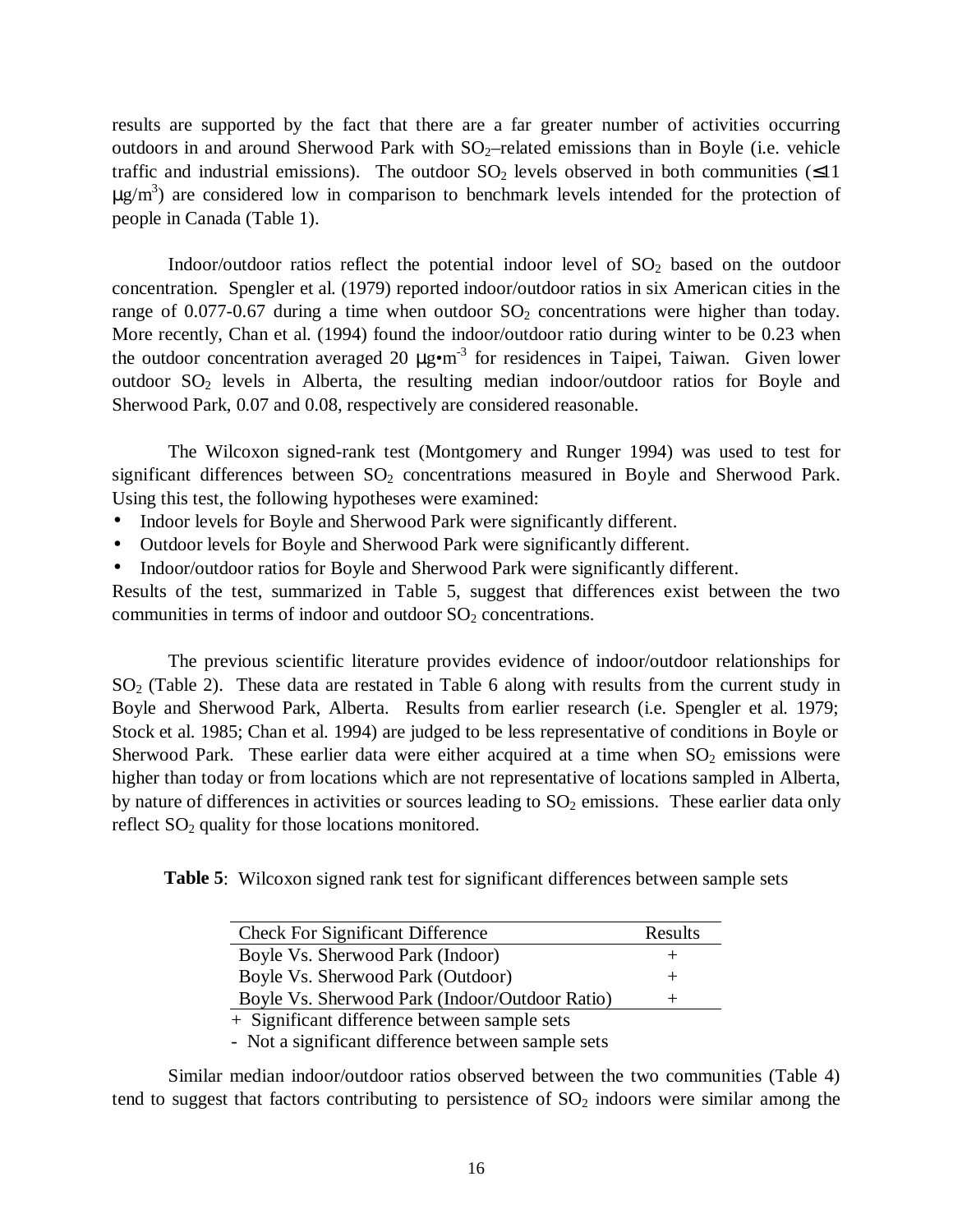communities (e.g. reactivity with indoor surfaces such as carpets, wallpaper and paint: and effects of temperature and relative humidity).

## **MANAGEMENT APPLICATIONS**

The field study results indicated that background outdoor  $SO<sub>2</sub>$  levels in Boyle, Alberta were lower than in Sherwood Park during a time of year in which  $SO_2$  is considered to be the most persistent in the outdoor environment. A similar trend was also observed for the indoor environment among the two communities. Potential human exposure to  $SO<sub>2</sub>$  at levels observed in the study ( $\leq$ 11  $\mu$ g/m<sup>3</sup>) would not be considered important from a human health perspective in light of much higher levels that are reported to be associated with adverse health effects (Committee 1996a, 1996b). It is judged that these results are more representative of conditions in communities of similar demographics compared to data from the scientific literature. These results can be used as baseline information in which to evaluate the impacts of changes or improvements in industrial activities contributing to  $SO<sub>2</sub>$  emissions in communities of similar demographics.

|                      | Indoor $(I)$            | Outdoor $(O)$           | I/O     | Comments                     |
|----------------------|-------------------------|-------------------------|---------|------------------------------|
| Author/Location      | $\mu$ g•m <sup>-3</sup> | $\mu$ g•m <sup>-3</sup> | Ratio   |                              |
| Spengler et al. 1979 |                         |                         |         |                              |
| Portage, WI          | $5(n=349)$              | $8(n=349)$              | 0.67    |                              |
| Topeka, KS           | $1(n=330)$              | $2(n=389)$              | 0.50    |                              |
| Kingston, TN         | 1 $(n=386)$             | $13(n=425)$             | 7.7E-03 | Composite average mean for   |
| Watertown, MA        | $8(n=471)$              | $24(n=486)$             | 0.33    | 24 hr.                       |
| St. Louis, MO        | $12$ (n=543)            | $39$ (n=543)            | 0.31    |                              |
| Steubenville, OH     | $22(n=417)$             | $57$ (n=499)            | 0.39    |                              |
| Stock et al. 1985    |                         |                         |         |                              |
| Houston, TX          | $13(n=2425)$            | $7.3$ (n=2565)          |         | Mean of continuous sampling  |
|                      |                         | $40(n=174)$             |         | Mean of 12 hr day samples    |
|                      |                         | $15(n=170)$             |         | Mean of 12 hr night samples  |
|                      |                         | $12(n=183)$             |         | Mean of 12 hr night samples  |
|                      |                         | $22(n=170)$             |         | Mean of 12 hr night samples  |
| Chan et al. 1994     |                         |                         |         |                              |
| Taipei, Taiwan       | $6.6$ (n=16)            | $20(n=15)$              | 0.24    | Mean of 12 hr summer samples |
|                      | $7.1$ (n=100)           | $22(n=37)$              | 0.23    | Mean of 12 hr winter samples |
| Chan et al. 1994     |                         |                         |         |                              |
| Boston, MA           | $1.1$ (n=23)            | $12(n=24)$              |         | Mean of 12 hr samples        |
| Current study, 1998  |                         |                         |         |                              |
| Boyle, AB            | $0.26$ (n=11)           | $4.2$ (n=12)            | 0.07    | Median of 7 day samples      |
| Sherwood Park, AB    | $0.70$ (n=12)           | $10(n=12)$              | 0.08    |                              |

**Table 6**: Revised summary of indoor and outdoor  $SO_2$  concentrations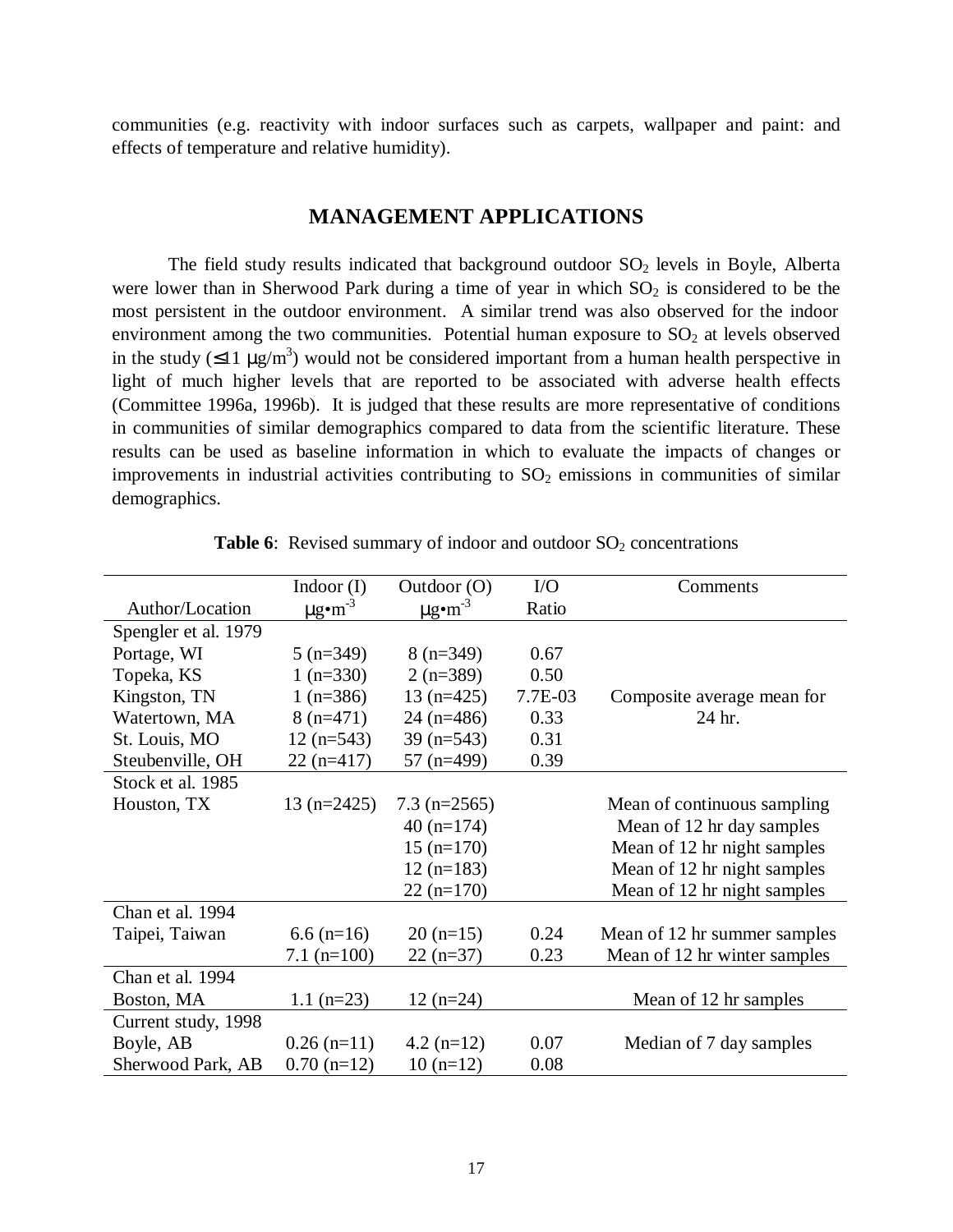## **CONCLUSIONS**

A field study of indoor/outdoor concentration of  $SO<sub>2</sub>$  in two Alberta communities, one rural and one urban, found that indoor and outdoor levels of  $SO<sub>2</sub>$  were lower in the small rural community (Boyle, Alberta) than in the urban community (Sherwood Park, Alberta). Median  $SO<sub>2</sub>$  concentrations were about a factor of two to three times lower at Boyle compared to Sherwood Park for both indoor and outdoor environments. This may be due to a far greater number of activities occurring outdoors in and around Sherwood Park involving  $SO_2$  emissions than in Boyle (vehicle traffic and industrial emissions). Indoor and outdoor  $SO_2$  levels observed in both communities were considered low  $(\leq 11 \mu g/m^3)$  in comparison to levels that are reported to be associated with adverse health effects. Similar median indoor/outdoor ratios were observed for the two communities (0.08). This finding tends to suggest that factors contributing to persistence of  $SO<sub>2</sub>$  indoors were similar among the communities.

## **REFERENCES**

- Alberta Environmental Protection (AEP). 1998. Air Quality Monitoring In Alberta 1996: Summary Report. Alberta Environmental Protection. Edmonton, Alberta.
- Andersen, I. 1972. Relationships between outdoor and indoor air pollution. Atmos. Environ. 6: 275-278.
- Athabasca County 1998. Village of Boyle. Http://www.lle.ab.ca/athabasca/boyle/index.htm, Linda Louise Enterprises, Accessed February 1999.
- Biersteker, K., De Graaf, H. and Nass, A. G. 1965. Indoor air pollution in Rotterdam homes. Int. J. Air Wat. Pollut. 9: 343-350.
- Brown, R.H. 1993. The use of diffusive samplers for monitoring of ambient air. Pure & Appl. Chem. 65: 1859-1874.
- Chan, C. C., Hung, H. F. and Fu, L. F. 1994. The indoor/outdoor relationship of acid aerosols in Taipei. Sci. Total Environ. 153: 267-273.
- Committee. 1996a. A Committee of the Environmental and Occupational Health Assembly of the American Thoracic Society. 1996. Health effects of outdoor air pollution, Part 1. Am. J. Respir. Crit. Care Med. 153: 3-50.
- Committee. 1996b. A Committee of the Environmental and Occupational Health Assembly of the American Thoracic Society. 1996. Health effects of outdoor air pollution, Part 2. Am. J. Respir. Crit. Care Med. 153: 477-498.
- Environment Canada (EC). 1998. National Air Pollution Surveillance (NAPS) Network: Anuual Summary For 1995. Environment Canada. Ottawa, Ontario.
- Fish, B. R. and Durham, J. L. 1971. Diffusion coefficient of  $SO_2$  in air. Environ. Lett. 2: 13-21.
- Harper, M. and Purnell, C.J. 1987. Diffusive sampling a review. Am. Ind. Hyg. Assoc. J. 48: 214-218.
- Henry, J. G. And Heinke, G. W. 1989. Environmental Science and Engineering. Prentice Hall, Upper Saddle River, NJ. 778 pp.
- Hines, A. L., Ghosh, T. K., Loyalka, S. K. and Warder, T. C. 1993. Indoor Air Quality and Control. PTR Prentice Hall, Upper Saddle River, NJ. 340 pp.